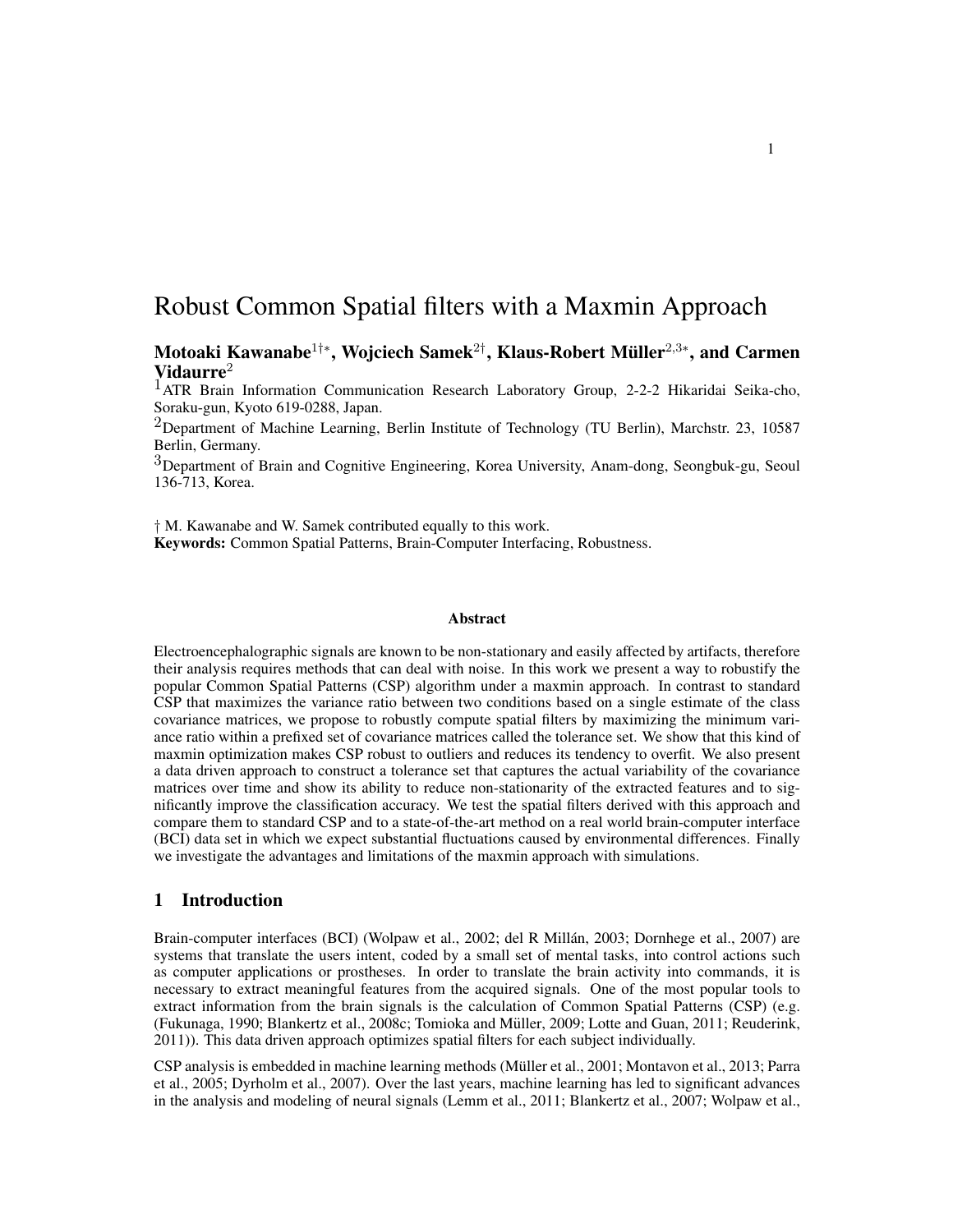2002). In EEG-BCI experimentation, it has reduced the time needed for user's neurofeedback training from several days to only a few sessions (Blankertz et al., 2008b, 2010; Vidaurre et al., 2007). Typically, collecting examples of EEG signals during which the user is cued to perform repeatedly a small number of e.g. motor imagery tasks (Muller et al., 2008) is sufficient to adapt the system to the subject and ¨ start the feedback. During feedback the users are enabled to transfer information through their brain activity and control applications. However, there are several aspects in which BCI research can profit from improvement, see the 'Challenges' section of (Nijholt et al., 2008).

One of them is to adapt the system to the changing signals (Buttfield et al., 2006; Li and Guan, 2006; Shenoy et al., 2006; Vidaurre et al., 2006; Blumberg et al., 2007; Sugiyama et al., 2007; Vidaurre et al., 2007; Wang et al., 2007; Lu et al., 2009; Vidaurre et al., 2011b). Another approach is to robustify the system against non task-related fluctuations and/or non-stationarity of the measured EEG signals. One of the first methods that aims to robustify the feature extraction process by applying regularization to CSP was proposed in (Blankertz et al., 2008a). The method acquires information about the noise in the data by using recordings from additional sessions. A recently proposed algorithm called stationary CSP (sCSP) (Samek et al., 2012b) applies a data-driven strategy to penalize non-stationary directions in the spatial filter computation process. A similar method that uses Kullback-Leibler divergence to measure the changes in the data has been proposed in (Arvaneh et al., 2013). Other approaches (Lu et al., 2010; Lotte and Guan, 2010; Kang et al., 2009; Samek et al., 2013) use inter-subject information to regularize the solution towards stationarity and robustness. Two-step approaches (von Bünau et al., 2010; Samek et al., 2012a) have also been suggested for computing stationary features. They first estimate and remove the non-stationary contributions and apply CSP to the remaining part of the data in a second step.

In this manuscript we propose an approach to robustify CSP without using additional recordings or data from other users. Our method is inspired by (Kim et al., 2006), where a maxmin approach to Fisher discriminant analysis (FDA) was applied for robust classification. In particular, the maxmin FDA is guaranteed to have higher discriminative power for *any fluctuations within a prefixed tolerance set*. Following this philosophy of robustifying a method we develop a maxmin version of CSP and propose a novel approach to compute a tolerance set that captures the variability in the data. This tolerance set robustifies our CSP variant to non-stationarities in the data. In contrast to the FDA case (Kim et al., 2006), we show that for a certain class of tolerance sets the solution for the CSP maxmin problem can be derived analytically and computed as a generalized eigenvalue problem. In contrast to our prior conference contributions (Kawanabe and Vidaurre, 2009; Kawanabe et al., 2009), in this paper we present the maxmin CSP approach in detail (including proofs) and extensively evaluate it using a large number of BCI datasets. Furthermore, we compare maxmin CSP to a state-of-the-art method, stationary CSP, and evaluate the advantages and limitations of both techniques with simulations. Finally, we also thoroughly discuss and interpret the non-stationarities found in our data.

The paper is organized as follows: At first, we explain neurophysiological background and spatial filtering techniques for EEG classification tasks. In Section 3, we present the maxmin approach for robust Common Spatial Patterns. There, the following two maxmin CSP procedures are proposed: an algorithm with universal (data-independent) tolerance sets and an alternative with tolerance sets depending on the actual non-stationarity. In Section 4 we investigate the advantages and limitations of our method using simulations and discuss its relation to a state-of-the-art algorithm called stationary CSP. We evaluate and compare maxmin CSP to two baseline methods, namely CSP and stationary CSP, on a large BCI data set with 80 subjects in Section 5. Furthermore, we illustrate the robustness property of our method using data from a particular subject and discuss the non-stationarities in the data set. Finally, Section 6 concludes this work.

# 2 Spatial Filters for EEG Classification Tasks

### 2.1 Neurophysiologial Background

Many EEG-BCIs, are based on motor imagery. Commonly, participants using these systems are asked to perform the imagination of hands, feet or mouth movements. Motor imagery alters the rhythmic activity that can be measured in the EEG over the sensorimotor cortex. Many EEG rhythms are called idle rhythms because they are generated by large populations of cortical neurons that fire in rhythmical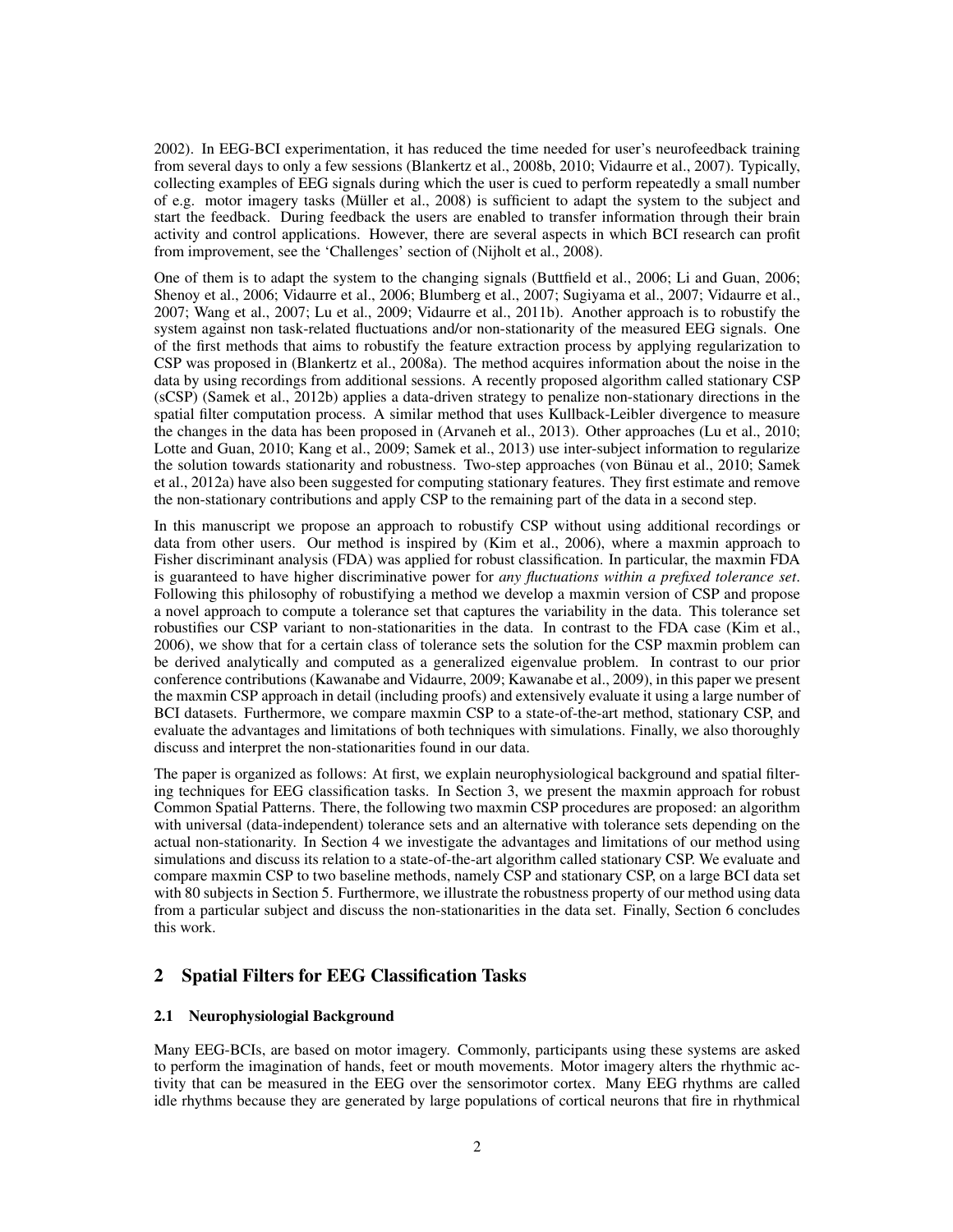synchrony when they are not engaged in a specific task. Oscillations with a fundamental frequency between 9 and 13 Hz can be observed over motor and sensorimotor areas in most subjects (the  $\mu$ -rhythm). These sensorimotor rhythms (SMRs) are attenuated in the corresponding cortical area when a motor task (e.g. movement or motor imagery) takes place. As this effect is due to loss of synchrony in the neural populations, it is termed event-related desynchronization (ERD). The increase of oscillatory EEG (i.e., the reestablishment of neuronal synchrony) is called event-related synchronization (ERS), see (Pfurtscheller and da Silva, 1999).

For distinguishing motor imagery tasks of different body parts it is necessary to recognize the different spatial localizations of SMR modulations. The locations over the sensorimotor cortex are related to corresponding parts of the body. For example, left and right hand are localized in the contralateral hemisphere, i.e., right and left motor cortex, respectively. Thus, spatial filters are an essential step for a meaningful feature extraction and posterior classification of motor intentions. One of the most popular and successful algorithms for calculating spatial filters is Common Spatial Patterns (CSP). Given two distributions in a high-dimensional space (corresponding in our case to two different mental tasks), the CSP algorithm finds directions (i.e., spatial filters) that maximize variance for one class and simultaneously minimize variance for the other class (Blankertz et al., 2008c). Since computation of band-power is equivalent to the assessment of variance of band-pass filtered signals, this criterion reflects well the underlying physiology of ERD/ERS effects.

#### 2.2 Common Spatial Pattern

Mathematically CSP analysis works as follows. Let  $\overline{\Sigma}_+$  and  $\overline{\Sigma}_-$  be the (average) covariance matrices of the band-pass filtered EEG signals of two different motor imagery tasks. These two matrices are simultaneously diagonalized such that the eigenvalues of  $\overline{\Sigma}_+$  and  $\overline{\Sigma}_-$  sum to 1. This can be done by calculating the generalized eigenvectors W:

$$
\overline{\Sigma}_+ W = (\overline{\Sigma}_+ + \overline{\Sigma}_-) WD. \tag{1}
$$

Here, the diagonal matrix D contains the (generalized) eigenvalues of  $\overline{\Sigma}_{+}$  (defined such that they are between 0 and 1) and the column vectors of W are the filters w's for computing the CSP features. The best discrimination is provided by those filters with high eigenvalues (large variance for condition 1 and small variance for condition 2) and by filters with low eigenvalues (vice versa). Therefore, the common practice in a classification setting is to use several eigenvectors from both ends of the eigenvalue spectrum for feature computation. Alternatively, the solution for the eigenvector with the largest eigenvalue can also be obtained by maximizing the Rayleigh quotient:

$$
\begin{array}{ll}\text{maximize} & w^{\top} \overline{\Sigma}_{+} w\\ w^{\top} (\overline{\Sigma}_{+} + \overline{\Sigma}_{-}) w \end{array} \tag{2}
$$

This correspondence is often useful for algorithmic considerations.

#### 2.3 Stationary Common Spatial Pattern

The class covariance matrices  $\overline{\Sigma}_+$  and  $\overline{\Sigma}_-$  used in CSP can vary substantially because of non task-related fluctuations and/or non-stationarity of the EEG signals (Krauledat, 2008; Shenoy et al., 2006; von Bünau et al., 2009; Samek et al., 2012b; Grosse-Wentrup et al., 2011), as well as because of artefacts in the data. In BCI applications, it is thus important to robustify the features against such task unrelated fluctuations and artefactual trials. The stationary Common Spatial Patterns (sCSP) (Samek et al., 2012b) method regularizes the CSP solution towards stationarity, i.e. its goal is to compute filters that not only provide a large variance ratio between two conditions but at the same time it aims to keep the variance estimation along the projected direction as stable as possible across trials. In other words it prefers filters that constantly provide a high variance ratio over filters that focus on single events with very high variance ratio, e.g. electrode artefacts. For that the method computes penalty matrices  $\Delta_+$  and  $\Delta_-$  as

$$
\Delta_{\pm} = \frac{1}{K} \sum_{k=1}^{K} \mathcal{F} \left( \Sigma_{\pm}^{(k)} - \overline{\Sigma}_{\pm} \right), \tag{3}
$$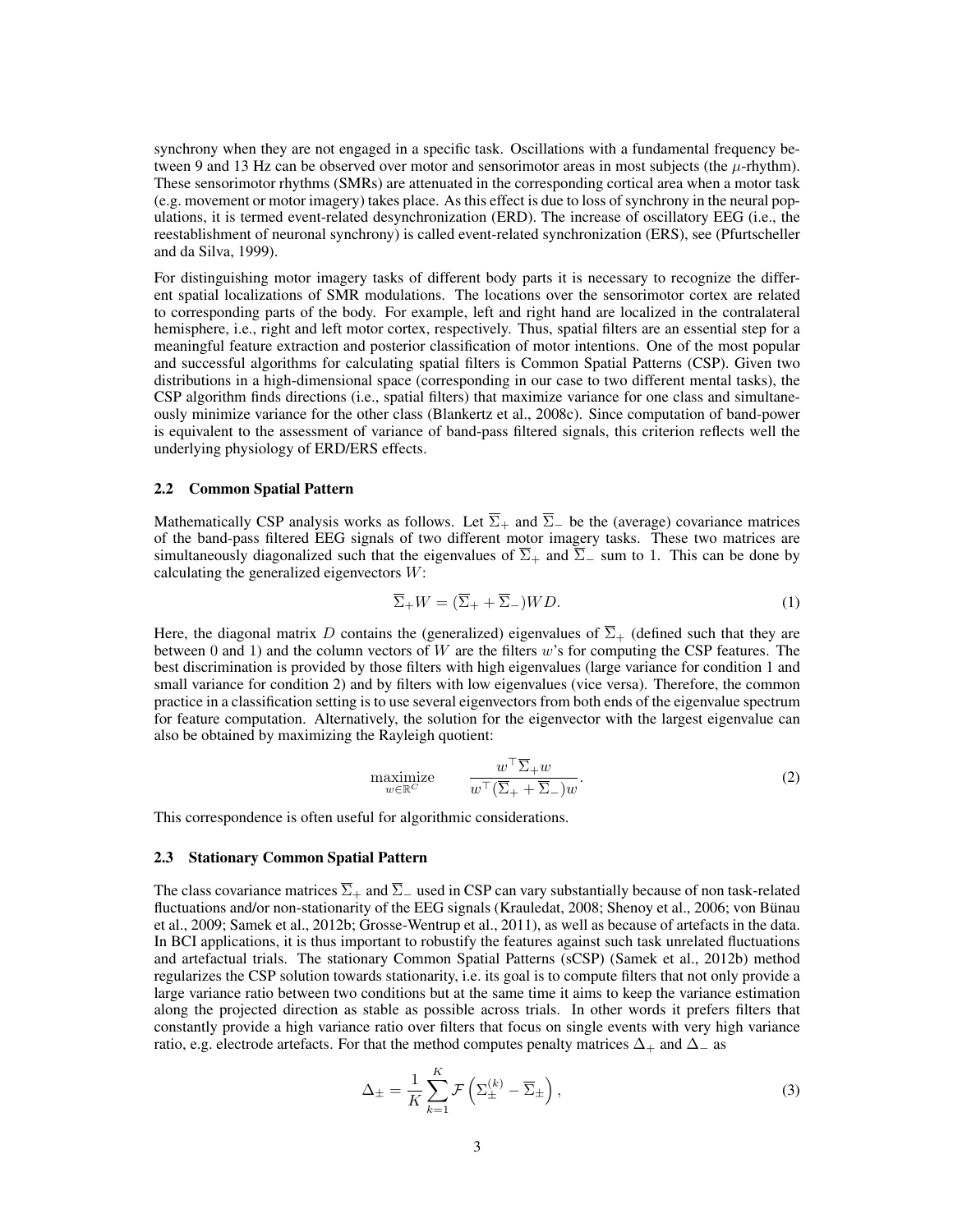where  $F$  is an operator to make symmetric matrices positive definite by flipping the sign of negative eigenvalues, N represents the number of trials and  $\Sigma_{\pm}^{(k)}$  and  $\overline{\Sigma}_{\pm}$  denote the covariance matrix of trial  $k$  and the average class covariance matrix, respectively. By adding this quantity to the denominator of the CSP objective function we penalize spatial filters that extract non-stationary features. The Rayleigh quotient summarizes to

$$
\underset{w \in \mathbb{R}^C}{\text{maximize}} \qquad \frac{w^\top \overline{\Sigma}_+ w}{w^\top (\overline{\Sigma}_+ + \overline{\Sigma}_- + \lambda(\Delta_+ + \Delta_-))w},\tag{4}
$$

so that the sCSP filters can be computed by solving a generalized eigenvalue problem.

# 3 The Maxmin Approach to Spatial Filters

The maxmin approach (Kim et al., 2006) that was successfully applied to robustify FDA has inspired the current work for constructing robust CSP filters. The key idea is that, instead of employing only two single covariance matrices, we consider convex sets  $S_+$  and  $S_-$  for the class covariances  $\Sigma_+$  and  $\Sigma_-$ , respectively. These sets, we call them tolerance sets, specify the tolerance regions of fluctuations around the class covariances. We define these sets as balls in the space of  $C \times C$  symmetric positive definite matrices centered at  $\overline{\Sigma}_+$  and  $\overline{\Sigma}_-$ 

$$
\begin{array}{rcl}\n\mathcal{S}_{+} & = & \left\{ \Sigma_{+} \middle| \Sigma_{+} \succeq 0, \parallel \Sigma_{+} - \overline{\Sigma}_{+} \parallel \leq \delta_{+} \right\}, \\
\mathcal{S}_{-} & = & \left\{ \Sigma_{-} \middle| \Sigma_{-} \succeq 0, \parallel \Sigma_{-} - \overline{\Sigma}_{-} \parallel \leq \delta_{-} \right\},\n\end{array} \tag{5}
$$

where  $\|\cdot\|$  denotes an appropriate norm of the matrix space and  $\delta_+$  and  $\delta_-$  stand for the radii of the balls. One possibility of such norms is

$$
||X||_P^2 := \text{Tr}\left(P^{-1}XP^{-1}X\right) \tag{6}
$$

for any symmetric matrix X, where P is a  $C \times C$  symmetric positive definite matrix specifying the shape of the balls. This type of norms is derived from the Riemannian metric on the manifold of symmetric positive definite matrices and takes into account its intrinsic geometric structures (Ohara et al., 1996). Note that when  $P = I$ , we arrive at the standard 'Frobenius' norm. In the following, we call  $S_{\pm}$ with Frobenius norm as 'universal tolerance sets' (see Section 3.1). Another example of such norms is defined by a matrix PCA of the locally-averaged covariances. It leads to data-driven tolerance sets taking into accounts their non-stationary fluctuations (see Section 3.2). Once the tolerance sets  $S_{\pm}$  are fixed, based on the maxmin framework, robust CSP filters can be constructed by maximizing the worst case (minimum) Rayleigh quotient within all possible covariance matrices in the tolerance regions yielding the following optimization problems

$$
\max_{w \neq 0} \quad \min_{\Sigma_+ \in \mathcal{S}_+, \Sigma_- \in \mathcal{S}_-} \frac{w^\top \Sigma_+ w}{w^\top \left(\Sigma_+ + \Sigma_- \right) w},\tag{7}
$$

$$
\max_{w \neq 0} \quad \min_{\Sigma_+ \in \mathcal{S}_+, \Sigma_- \in \mathcal{S}_-} \frac{w^\top \Sigma_- w}{w^\top (\Sigma_+ + \Sigma_-) w}.\tag{8}
$$

Note that if the radii of the tolerance sets shrink to zero, then this approach converges to standard CSP.

The idea behind maxmin CSP is illustrated in Fig. 1. The panels (a), (b) and (c) show covariance matrices  $\Sigma_+$  and  $\Sigma_-$  of three different sessions. One can see that the data from these sessions show large variability, especially class 2 (solid line). The panel (d) shows schematically the space of symmetric positive definite matrices, where the covariance matrices in (a), (b) and (c) are represented as points (three  $\times$  and three  $\circ$ ). Classical CSP simply averages covariances  $\overline{\Sigma}_+$  and  $\overline{\Sigma}_-$ . In contrast, in the maxmin framework, we consider ellipsoids (namely the tolerance sets  $S_+$  and  $S_-$ ) around the averages which can capture non-stationary fluctuations of the covariances  $\Sigma_+$  and  $\Sigma_-$  to some extent. From both ellipsoids, a pair of the worst case covariances is obtained for each optimization problem (7) or (8). The maxmin CSP spatial filters are computed by maximizing the variance ratio (applying CSP) for this pair of covariance matrices.

At the end of this section we discuss why considering the worst case covariance matrices from the tolerance set leads to robust estimation. Before that we introduce two different maxmin CSP algorithms, one that uses an universal tolerance set and one that uses a tolerance set that captures the non-stationarities in the data.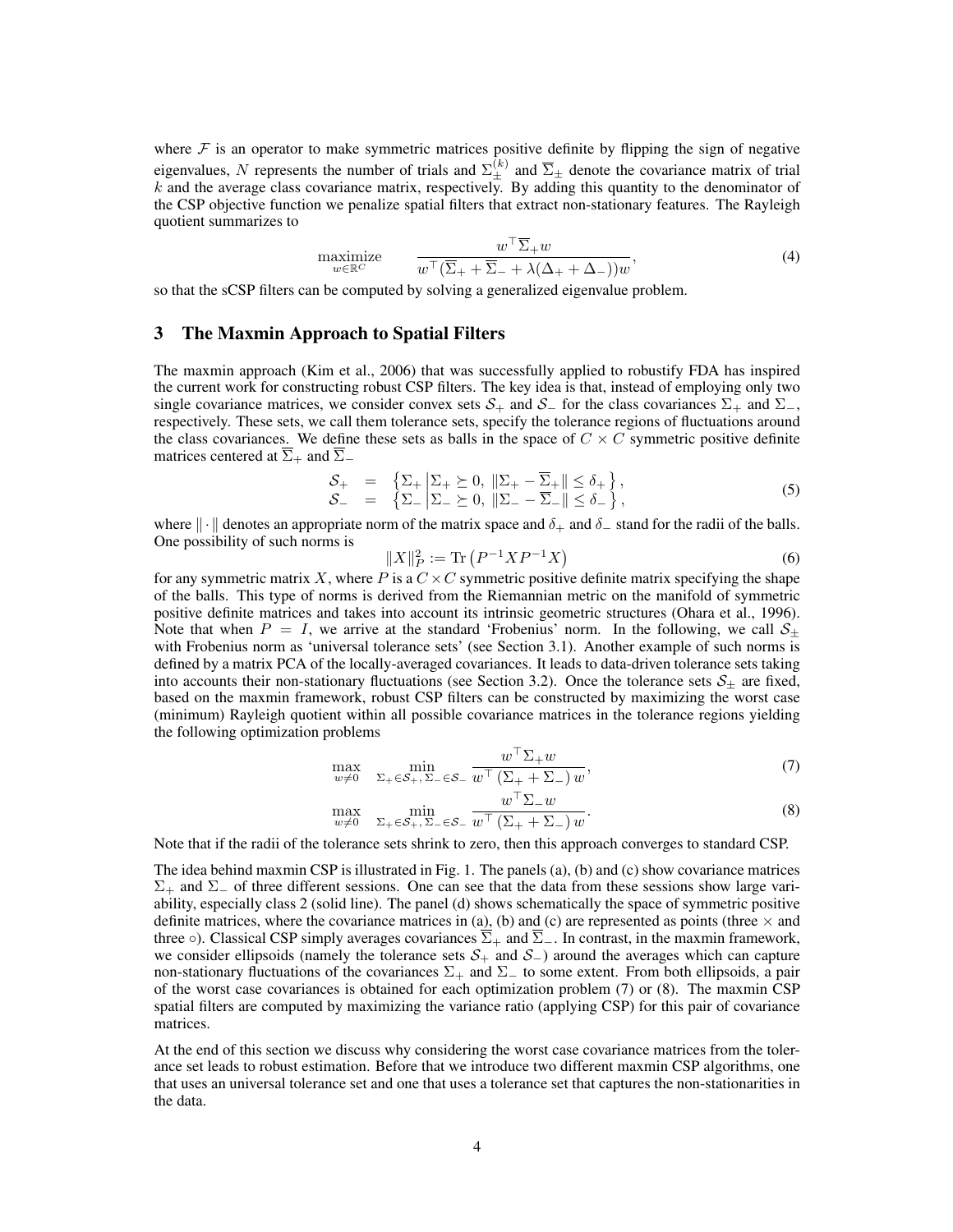

Figure 1: Figs. (a), (b) and (c) represent  $\Sigma_+$  and  $\Sigma_-$  at different time points. Mean of the features is 0, as it is bandpass filtered data. Fig. (d) represents the previous matrices as points in the space of symmetric positive definite matrices. The ellipsoids in Fig. (d) are the tolerance sets  $S_+$  and  $S_-$  centered at the average matrices  $\overline{\Sigma}_+$  and  $\overline{\Sigma}_-$ , respectively. From both ellipsoids, a pair of the worst case covariances is obtained for each optimization problem (7) or (8).

# 3.1 maxmin CSP with Universal Tolerance Sets

A tolerance set is called universal if it is a sphere, i.e. it has the same extent in all directions form the center. Such sets can be constructed by using the Frobenius norm, i.e. that define in Eq. (6) with  $P = I$ . In the following we show that the worst-case covariances in the universal tolerance set can be determined explicitly, even in the general case, when the norms specifying the tolerance sets  $S_{\pm}$  are defined as Eq. (6) with  $P = P_{\pm}$ , respectively. The proof of Lemma 1 can be found in Appendix.

**Lemma 1** *For the sets*  $S_+$  *and*  $S_$  *- defined in Eq.* (5) *with the norm Eq.* (6) *at*  $P = P_+$  *and*  $P = P_−$ *, respectively, the worst case Rayleigh quotient becomes*

$$
\frac{w^{\top} (\overline{\Sigma}_{+} - \delta_{+} P_{+}) w}{w^{\top} (\overline{\Sigma}_{+} + \overline{\Sigma}_{-} - \delta_{+} P_{+} + \delta_{-} P_{-}) w}, \qquad \forall w,
$$
\n(9)

*if*  $\overline{\Sigma}_+ - \delta_+ P_+ \succeq 0$ .

Thus the maxmin CSP approach with univeral tolerance sets can also be computed as generalized eigenvalue problem. Our prior work used this approach (Kawanabe and Vidaurre, 2009). It may be important to mention that the generalized eigenvalue problem (9) coincides with the regularized CSP (Lotte and Guan, 2011) when the radius  $\delta_+$  of the tolerance set  $S_+$  is zero. Therefore, application of maxmin principle to spatial filter add a new viewpoint to the regularized CSP, which can help to design the regularization matrix.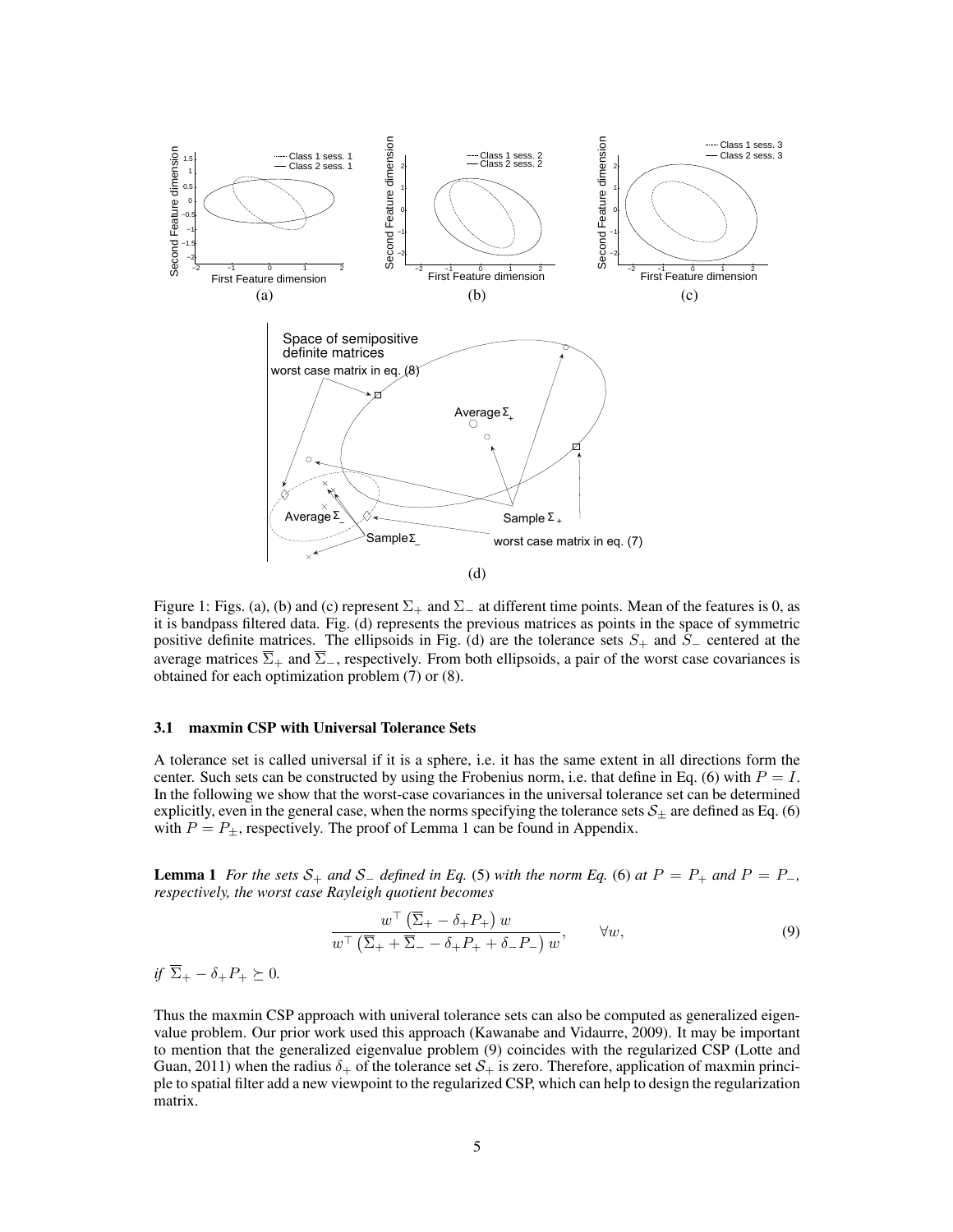#### 3.2 maxmin CSP with Data-driven Tolerance Sets

Although the maxmin CSP with the identity matrix improved the original CSP in our experiments (Kawanabe and Vidaurre, 2009), the corresponding tolerance sets do not well capture the actual variability of the covariance matrices over time. We conjecture that the performance increase is analogous to the fact that Bayesian regularization helps even with non-informative priors. If we have extra (prior) information about possible fluctuations as is the case with the real world BCI data in (Blankertz et al., 2008a), the covariance of the distortions may be used for the matrices  $P_+$  and  $P_-$  and the problem can be solved as a generalized eigenvalue problem by applying Eq. (9). If we do not have such extra knowledge we may still analyze the non-stationarity in the data and to take such information into account for calculating robust filters. In (Kawanabe et al., 2009), we briefly introduced a variant of the maxmin CSP with tolerance sets that capture exactly this variability. In this section, we will explain it more in detail. The algorithm for this maxmin variant consists of three steps: 1) construction of data-driven tolerance sets using matrix PCA, 2) computation of the worst case covariances and 3) derivation of the maxmin filters. Ideally, we should alternate the step 2) and 3) until convergence (see Algorithm 1).

In the first step we construct the tolerance sets by using matrix PCA. Krauledat (Krauledat, 2008) analyzed session-to-session variability of BCI data based on this technique. Let  $\{\Sigma_{\pm}^{(k)}\}_{k=1}^K$  be sets of locally-averaged covariance matrices in time, where in our experiment we will use trial-wise covariances (without averaging) and local averages using a tenth of the total data. We would like to fit the tolerance regions (the ellipsoids in Fig. 1.(d)) so that they match the variability of the covariances  $\{\sum_{\pm}^{(k)}\}_{k=1}^{K}$ . To do so, we need to find directions of large fluctuation, which can be done by PCA. At first,  $\ddot{C} \times \ddot{C}$  matrices are transformed to  $C^2$ -dimensional vectors by stacking all the column vectors into one big column vector (the vectorization operation denoted often with vec). Then, the covariance of the extended vectors for each class

$$
\frac{1}{n-1} \sum_{k=1}^{K} \text{vec} \left( \Sigma_{\pm}^{(k)} - \overline{\Sigma}_{\pm} \right) \text{vec} \left( \Sigma_{\pm}^{(k)} - \overline{\Sigma}_{\pm} \right)^{\top} \tag{10}
$$

is calculated and its eigen decomposition is obtained

$$
\left[\frac{1}{n-1}\sum_{k=1}^{K}\text{vec}\left(\Sigma_{\pm}^{(k)}-\overline{\Sigma}_{\pm}\right)\text{vec}\left(\Sigma_{\pm}^{(k)}-\overline{\Sigma}_{\pm}\right)^{\top}\right]\boldsymbol{v} = \lambda\boldsymbol{v},\tag{11}
$$
\n
$$
\lambda = \frac{1}{n-1}\sum_{k=1}^{K}\left\{\text{vec}\left(\Sigma_{\pm}^{(k)}-\overline{\Sigma}_{\pm}\right)^{\top}\boldsymbol{v}\right\}^{2},
$$

where  $\lambda$  and v with  $\|\mathbf{v}\| = 1$  denote an eigenvalue and eigenvector of the extended covariance in Eq. (10). Finally, the  $C^2$ -dimensional eigenvectors are transformed back to  $C \times C$  matrices by finding V such that  $v = \text{vec}(V)$  (the inverse operation of the vectorization vec). Suppose that  $\lambda_{\pm}^{(i)}$  and  $V_{\pm}^{(i)}$  are eigenvalues and matrices by class-wise PCA. Let us express general covariance matrices as

$$
\Sigma_{\pm}\;=\;\overline{\Sigma}_{\pm}+\Delta_{\pm}\;=\;\overline{\Sigma}_{\pm}+\sum_i\alpha^{(i)}_{\pm}V^{(i)}_{\pm}
$$

and define a PCA-based norm for each class by

$$
\|\Delta_{\pm}\|_{\text{PCA}}^2 := \sum_{i} \frac{\left(\alpha_{\pm}^{(i)}\right)^2}{\lambda_{\pm}^{(i)}}.
$$
 (12)

This norm allows larger variations in the directions with large eigenvalues. We also remark that this cannot be transformed into the form (6) and the maximin principle leads to a spatial filtering method quite different from the regularized CSP. Thus, the tolerance sets with the PCA norm

$$
\mathcal{S}_{\pm} := \left\{ \Sigma_{\pm} = \overline{\Sigma}_{\pm} + \Delta_{\pm} \, \middle| \, \Delta_{\pm} = \sum_{i} \alpha_{\pm}^{(i)} V_{\pm}^{(i)}, \, \|\Delta_{\pm}\|_{\text{PCA}} \le \delta_{\pm} \right\},\tag{13}
$$

become ellipsoid which fit nicely to the distributions of  $\{\Sigma_{\pm}^{(k)}\}_{k=1}^K$ .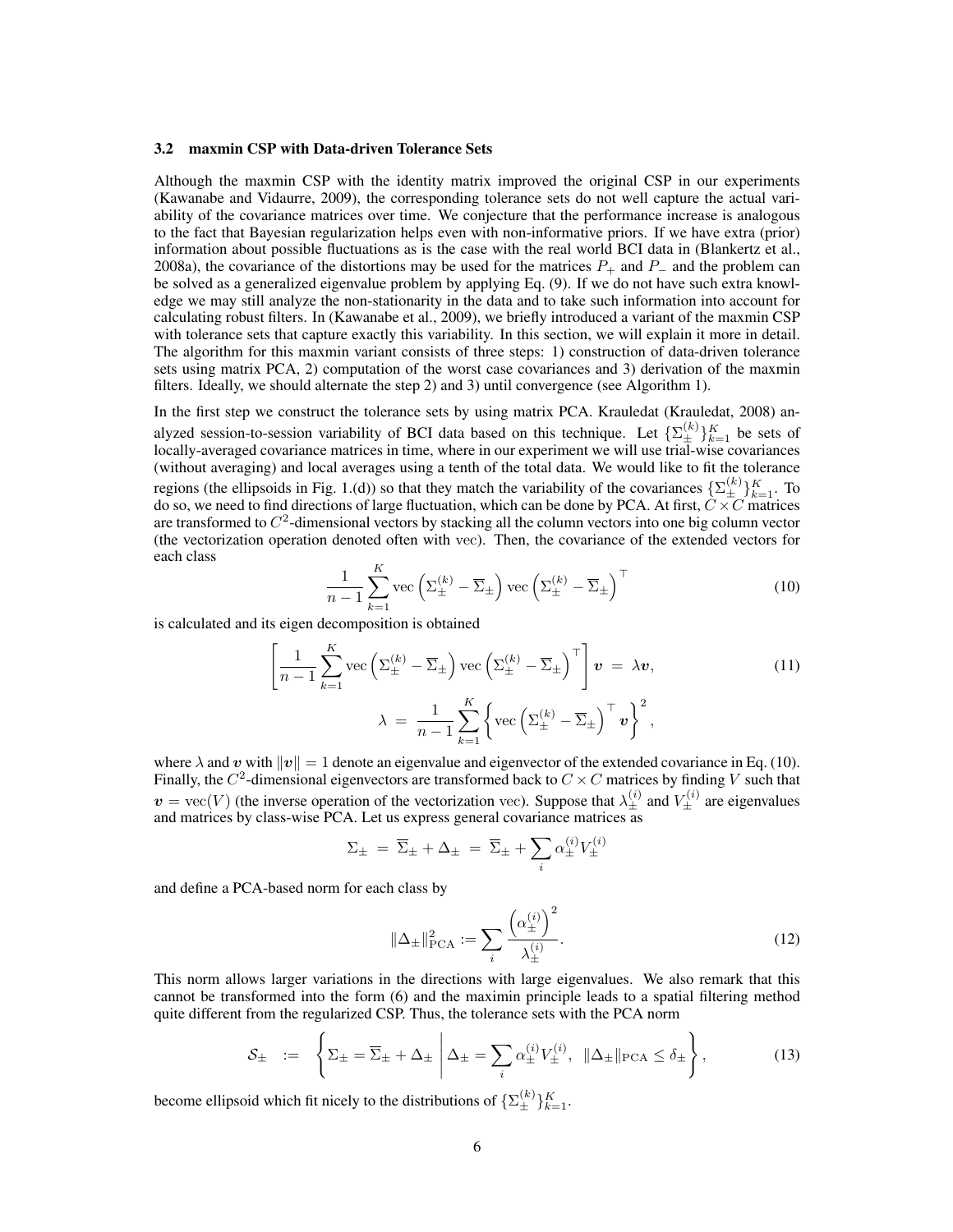The second step of our algorithm consists of identifying the worst case covariances in the tolerance sets for fixed w. As described in the proof of Lemma 1 (see Appendix), the worst case covariances in (7) can be obtained by optimizing separately

$$
\min_{\Sigma_{+} \in \mathcal{S}_{+}} w^{\top} \Sigma_{+} w = \min_{\alpha_{+}} \sum_{i} \alpha_{+}^{(i)} w^{\top} V_{+}^{(i)} w, \tag{14}
$$

$$
\max_{\Sigma_- \in \mathcal{S}_-} w^\top \Sigma_- w = \max_{\alpha_-} \sum_i \alpha_-^{(i)} w^\top V_-^{(i)} w,\tag{15}
$$

under the norm and the positive definiteness constraints

$$
\|\Sigma_{\pm} - \overline{\Sigma}_{\pm}\|_{\text{PCA}}^2 = \sum_{i} \frac{\left(\alpha_{\pm}^{(i)}\right)^2}{\lambda_{\pm}^{(i)}} \le \delta_{\pm}^2,\tag{16}
$$

$$
\Sigma_{\pm} = \overline{\Sigma}_{\pm} + \sum_{i} \alpha_{\pm}^{(i)} V_{\pm}^{(i)} \geq 0. \tag{17}
$$

If we ignore the condition (17), the solutions of the constrained optimization problems can be obtained analytically as

$$
\alpha_{+}^{(i)} = \frac{-\delta_{+} \lambda_{+}^{(i)} w^{\top} V_{+}^{(i)} w}{\sqrt{\sum_{i} \lambda_{+}^{(i)} \left( w^{\top} V_{+}^{(i)} w \right)^{2}}},\tag{18}
$$

$$
\alpha_{-}^{(i)} = \frac{\delta_{-}\lambda_{-}^{(i)}w^{\top}V_{-}^{(i)}w}{\sqrt{\sum_{i}\lambda_{-}^{(i)}\left(w^{\top}V_{-}^{(i)}w\right)^{2}}}.
$$
\n(19)

When  $\overline{\Sigma}_{\pm} + \sum_{i} \alpha_{\pm}^{(i)} V_{\pm}^{(i)}$  violate (17), we truncate the negative eigenvalues of the worst case covariances to zero (Laub and Müller, 2004). Note that the worst case covariances in (8) can be obtained in an analogous way.

Finally, once the worst case covariances are obtained, we can update the maxmin filters by maximizing the variance ratio (applying CSP) of these matrices. In contrast to the previous case (Eq. (9)), we need to iterate the second and third steps, since the worst case covariances depend on the current filter  $w$ . However, in our experiments a single update from the original CSP works sufficiently well.

Algorithm 1 maxmin CSP with data-driven tolerance sets for the optimization problem (7)

- 1: Input:  $\overline{\Sigma}_{\pm}$ ,  $\{\Sigma_{\pm}^{(k)}\}_{k=1}^K$ ,  $\delta_{\pm}$
- 2: Compute the eigen decomposition  $\{\lambda_{\pm}^{(i)}, V_{\pm}^{(i)}\}_i$  from the set of covariances  $\{\Sigma_{\pm}^{(k)}\}_{k=1}^K$  for each class by the matrix PCA (11).
- 3: Compute the ordinal CSP  $w_0$  by Eq. (2) for the initial filter.
- 4: repeat
- 5: For the current filter w, find the worst-case covariance matrices in the tolerance sets  $S_{\pm}$  (13), i.e. calculate the coefficients  $\alpha_{\pm}^{(i)}$  in  $\Sigma_{\pm} = \overline{\Sigma} + \sum_i \alpha_{\pm}^{(i)} V_{\pm}^{(i)}$  by Eqs. (18) and (19).
- 6: Make the worst-case covariances  $\Sigma_{\pm} = \overline{\Sigma} + \sum_i \alpha_{\pm}^{(i)} V_{\pm}^{(i)}$  non-negative definite by truncating their eigenvalues at 0, if necessary.
- 7: Compute CSP with the worst case covariances  $\Sigma_{\pm}$  obtained above and update w.
- 8: until convergence
- 9: Output: w

### 3.3 Why is maxmin CSP robust?

This subsection discusses the robustness property of the maxmin approach. Although it seems counterintuitive to compute spatial filters from the worst covariance matrices in the tolerance region, this approach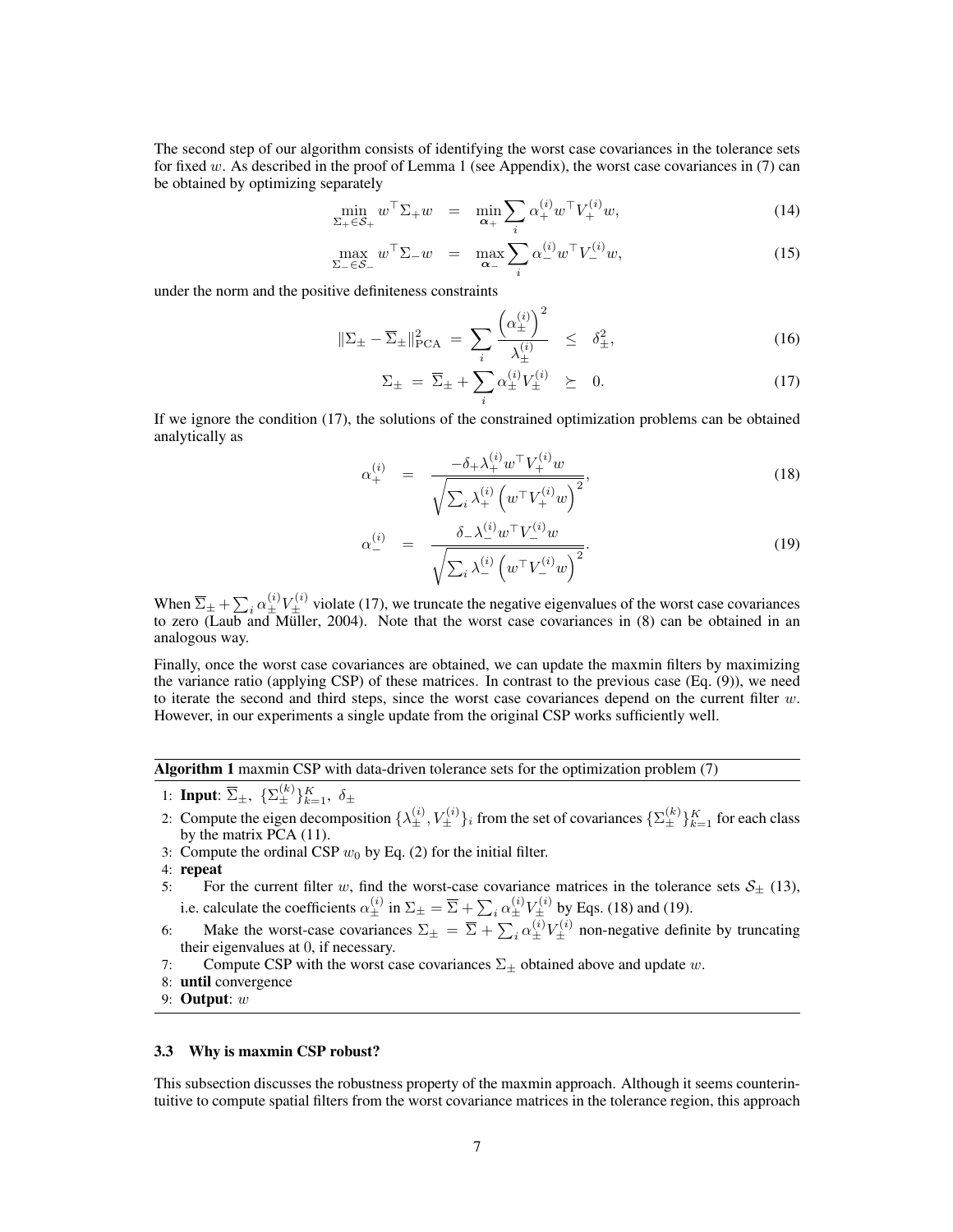increases robustness. There are two reasons for this, namely an implicit shrinkage of the sample covariance matrix and the separation of intrinsic variability and outlier effects.

From Eq. (9) one can see that maximizing the worst covariance matrices from a tolerance region can be interpreted from a shrinkage perspective (see (Ledoit and Wolf, 2004; Lotte and Guan, 2011)). Although it is not equivalent to standard shrinkage methods, the underlying idea is very similar. It is well known (Ledoit and Wolf, 2004) that the largest eigenvalues of the empirical covariance matrix are overestimated, whereas the smallest ones are underestimated. This poses a severe problem for CSP as it maximizes the variance between two conditions, i.e. over- and underestimation effects may largely influence the solution. Our maxmin CSP approach reduces the (relative) impact of the largest eigenvalues in the numerator of the Rayleigh quotient by subtracting  $\delta_+P_+$  from  $\Sigma_+$ . Furthermore it reduces the (relative) impact of the smallest eigenvalues in the denominator by computing  $\overline{\Sigma}$  +  $\delta$ -P−. Note that this effect stabilizes the Rayleigh quotient and is mainly responsible for the robustness of our CSP variant.

The second robustness effect can be attributed to the way how the tolerance regions are computed. Note that the size of the tolerance region determines the trade-off between robustness and optimality of the solution. If the size shrinks to zero we arrive at the standard CSP solution and lose the robustness property, whereas if it is too large then the CSP estimation is becomes very poor. By optimizing the solution within a tolerance region of certain shape and extend we implicitly separate the intrinsic variability in the data and outlier effects. In other words the tolerance sets capture some of the variability present in the data and ignore the trials that are too far away from the average covariance matrix. This separation between natural noise that should be included in the computation and outliers that should be excluded from it further increases robustness and is neither performed by standard CSP nor by sCSP. Note that the way the tolerance region is computed also affects the robustness of the algorithm. In this paper we propose to construct it by estimating the non-stationary directions, however, other ways of constructing it could be considered as well.

There is also an intuitive reason why maximizing the worst solution is advisable. The maxmin CSP provides a cautious estimate of the band power ratio between two conditions in the sense that the spatial filters perform well for all trials that fall into the tolerance region. Thus it reduces the tendency to overfit, i.e. relying on few very strong (artefactual) trials that may dominate the sample covariance matrix. Note that if we would maximize the maximum Rayleigh quotient, then we would most likely arrive at solutions that concentrate on few (artefactual) events with a very high power ratio but do not generalize well. In contrast, maximizing the minimum prefers robust solutions in the tolerance set.

## 4 Simulations

This section investigates the robustness of maxmin CSP in two scenarios, namely one artefact and one non-stationarity scenario. In the light of the results we discusses the advantages and limitations of our method with respect to sCSP.

#### 4.1 Robustness of maxmin CSP

We generate a toy data set containing training and test recordings. In more detail, a 10-dimensional signal  $x(t)$  is generated as noisy mixture of two discriminative  $s^d(t)$  and eight non-discriminative  $s^n(t)$  sources

$$
x(t) = A \begin{bmatrix} s^d(t) \\ s^n(t) \end{bmatrix} + \epsilon,
$$
\n(20)

where A is a random rotation matrix and  $\epsilon$  an i.i.d. noise term sampled from a zero mean Gaussian distribution  $\mathcal{N}(0, 2)$  with variance 2. The first discriminative source is sampled from  $\mathcal{N}(0, 1.8)$  in condition 1 and  $\mathcal{N}(0, 0.2)$  in condition 2. The second discriminative source is sampled from  $\mathcal{N}(0, 0.6)$  in condition 1 and  $\mathcal{N}(0, 1.4)$  in condition 2. The non-discriminative sources are sampled from  $\mathcal{N}(0, 1)$  irrespective of condition. We sample 200 data points per trial and 50 trials per condition for the training data set and 50 trials per condition for the test data set. Note that all sources generate data with an average variance of 1. In order to study the robustness of our algorithm to artefacts we add very strong noise to the data with a small probability of 0.01. We add the artefacts by sampling  $\epsilon$  from  $\mathcal{N}(0, 30)$ .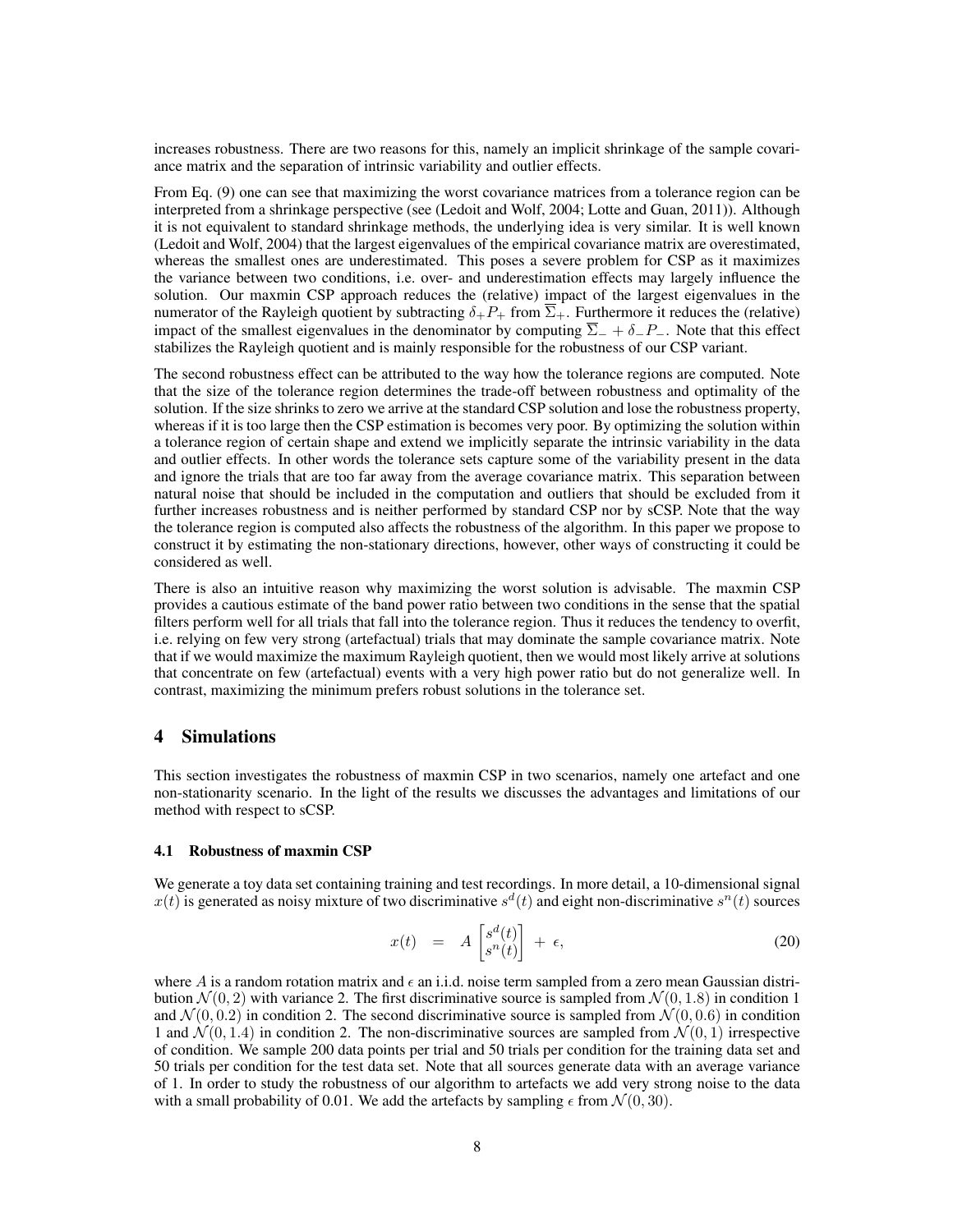

Figure 2: Application of maxmin CSP to toy data containing artefacts. Left Panel: Boxplot showing error rates of CSP (green box) and maxmin CSP with different radii. Right Panel: Scatter plot of CSP and maxmin CSP (radius 5) error rates. The maxmin CSP approach outperforms CSP for all points lying below the solid line.

The left panel of Fig. 2 shows the classification error rates for CSP (green box) and maxmin CSP with universal tolerance sets with varying radius (x-axis). The results are based on 100 repetitions. Since we have two discriminative sources we filter the data with two spatial filters and compute log-variance features and train a Linear Discriminant Analysis (LDA) classifier. One can see from the figure that for small radii the maxmin CSP and CSP performance coincides, whereas maxmin CSP is more robust for a certain radius, but the error rates increase when considering a too large tolerance set. The performance difference between CSP and maxmin CSP with radius 5 is highly significant when applying the one-sided Wilcoxon signed rank test, the p-value is 0.0009. The right panel of Fig. 2 shows a scatter plot for CSP and the best maxmin CSP (radius 5). Each cross in the plot represents one run in our experiment, the x-axis denotes the CSP error rates and the y-axis shows the maxmin CSP error rates. Thus our method outperform CSP for all points lying below the solid line.

#### 4.2 Simulations with real EEG

Here we evaluate the proposed maxmin CSP with constructed data from real EEG. We show that maxmin CSP is not only robust to artefacts, but also to non-stationary changes in the data.

Maxmin CSP was trained on motor imagery data, using tolerance sets based on the PCA approach and without using any a priori information on the type of disturbance present in the test data. The test data was constructed using motor imagery data to which activity related to increased occipital alpha, more specifically a recording where the user had his eyes closed, was added with a back-projection of 5 ICA components and using 3 different factors (0.5, 1 and 2). The right panel of Fig. 3 displays the classifier output obtained classifying the constructed test data. The performance of the original CSP is severely deteriorated with increased alpha mixed. In contrast, the proposed maxmin CSP method shows a more stable performance, even when the filters were computed without using information on the type of noise added on the test set. As expected, when no stationarities or noise are found ( $\alpha = 0$ ) the maxmin CSP solution performs slightly worse than CSP, with 11.8% of error versus 10%. However, when disturbances appear, the performance of maxmin CSP is clearly better than that of CSP.

On the left of Fig. 3 the pattern from original CSP (top) and maxmin CSP (down) are shown. The pattern of the original CSP has positive weights at the right occipital side which might be susceptible to modulations on the alpha band, whereas the corresponding maxmin CSP has much lower weights in the same area, and therefore is more robust against this noise. In conclusion, the maxmin CSP approach offers a more robust solution than CSP in case of non-stationarities but also works properly even if the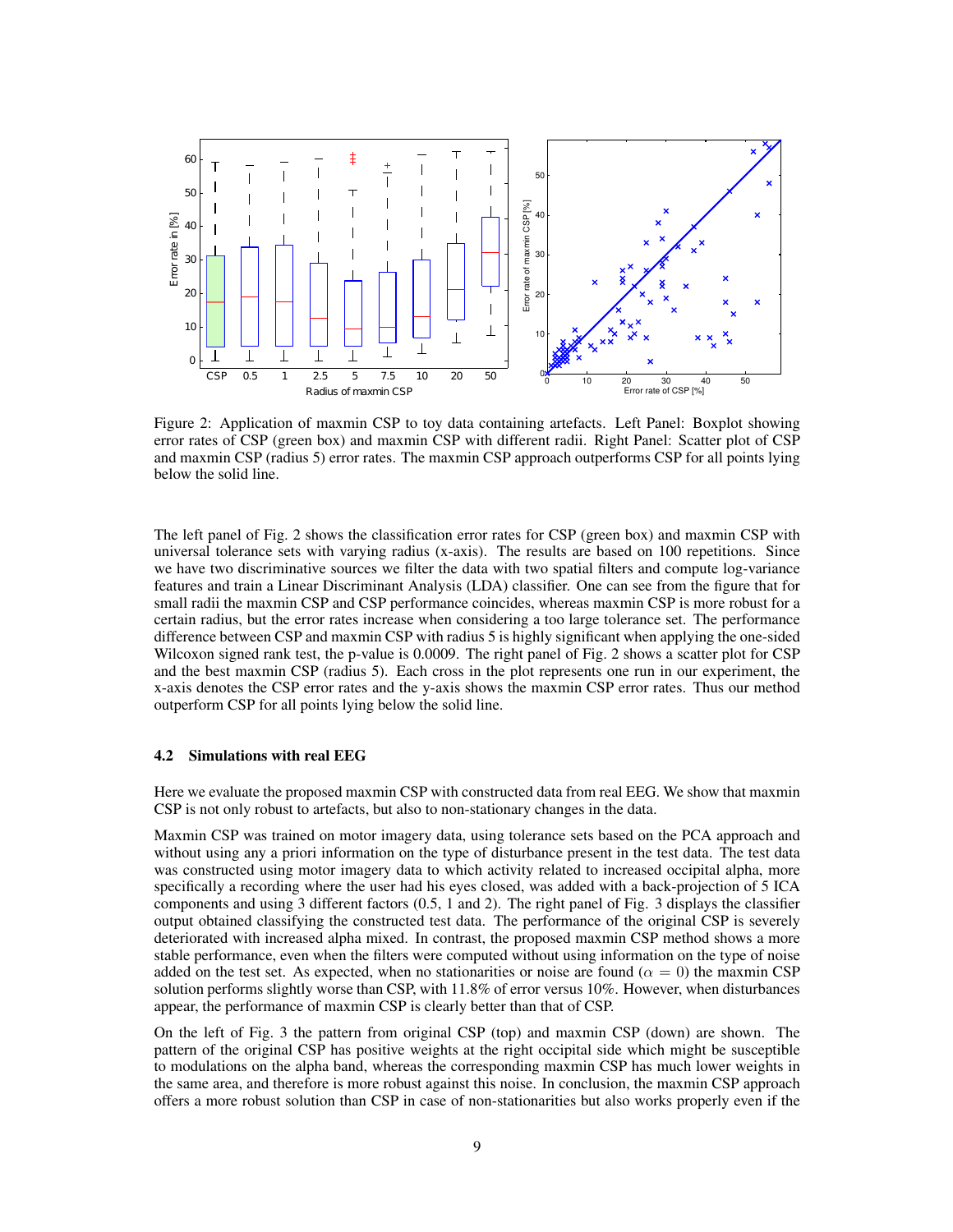

Figure 3: Comparison of CSP (top) and maxmin CSP (bottom) on EEG data with artificially increased occipital alpha. The plots on the right show the classifier output on the simulation data where different degrees of alpha have been added in time (factors 0, 0.5, 1, 2). The plots on the left show the pattern coefficients topographically mapped on the scalp from original CSP (top) and maxmin CSP (bottom). The non-stationarity is represented by an increase in the alpha activity in the visual cortex (occipital location) that was added using an eyes open/eyes closed recording.

data is not very variable and without including information about the type of noise that will be present in the future.

#### 4.3 Relations to sCSP

Stationary CSP has also been shown (Samek et al., 2012b) to robustify the solution against artefacts in the data and to increase stationarity of the features, thus from a conceptual point of view both methods are very similar.

One principle difference between both methods is that maxmin CSP performs optimization on part of the data only, i.e. it disregards everything as outliers that is too far away from the center of the tolerance regions. This has the advantage that it better captures the intrinsic variability of the data. Furthermore the maxmin CSP solution can be regarded as the CSP solution after applying a particular kind of shrinkage to the covariance matrices. Thus it regularizes the covariance matrices and not the spatial filters, therefore the solution has a clear interpretation.

On the other hand, stationary CSP computes the non-stationarity term from all trials, i.e. it does not differentiate between intrinsic variability and outliers. It also applies regularization to the spatial filters not to the covariance matrix and uses a heuristic, namely flipping the sign of negative eigenvalues. Note that this heuristic may fail<sup>1</sup>, i.e. it does not capture the relevant non-stationarity in certain cases.

 $<sup>1</sup>$ This example comes from private communication with the authors of (Arvaneh et al., 2013).</sup>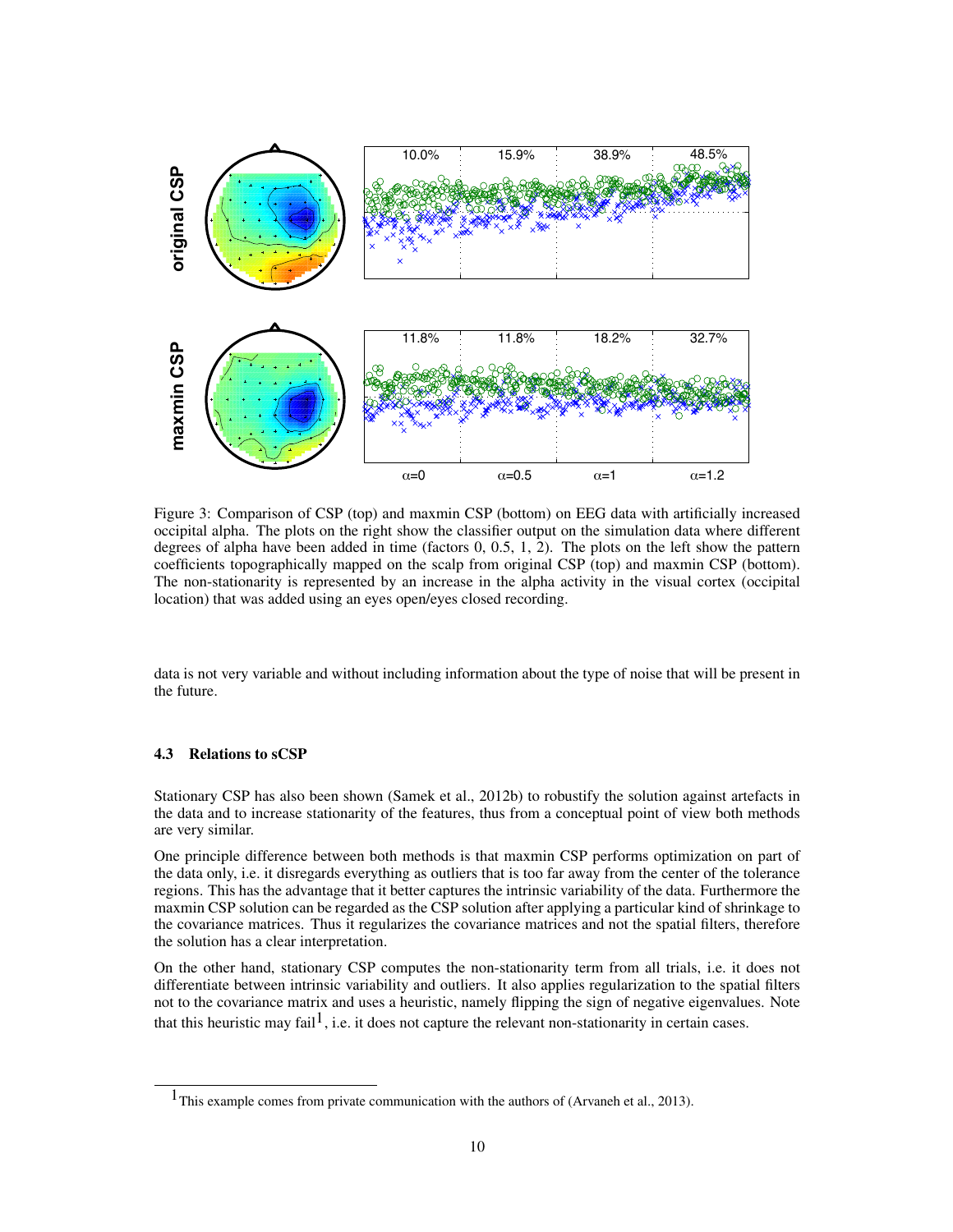For instance, assume we have the following matrices

$$
\overline{\Sigma}_{+} = \begin{bmatrix} 0.9 & 0.15 \\ 0.15 & 0.1 \end{bmatrix}, \overline{\Sigma}_{-} = \begin{bmatrix} 0.1 & 0 \\ 0 & 0.9 \end{bmatrix}
$$

$$
\Sigma_{+}^{(1)} = \begin{bmatrix} 0.9 & 0.05 \\ 0.05 & 0.1 \end{bmatrix}, \Sigma_{+}^{(2)} = \begin{bmatrix} 0.9 & 0.25 \\ 0.25 & 0.1 \end{bmatrix}
$$

.

If we aim to maximize the ratio between the variance of class + and − and simultaneously want to minimize non-stationarity then we should use the filter  $w = \begin{bmatrix} 1 & 0 \end{bmatrix}^T$ . Considering the class differences in the off-diagonal elements of  $\overline{\Sigma}_+$  and  $\overline{\Sigma}_-$  leads to a higher Rayleigh quotient (therefore it is preferred by CSP), but introduces non-stationarity between trials. In our example the sCSP penalty matrix is

$$
\Delta = 0.5 \cdot \mathcal{F}\left(\Sigma_+^{(1)} - \overline{\Sigma}_+\right) + 0.5 \cdot \mathcal{F}\left(\Sigma_+^{(2)} - \overline{\Sigma}_+\right) = \begin{bmatrix} 0.1 & 0 \\ 0 & 0.1 \end{bmatrix},
$$

thus it does not penalize the off-diagonal elements. Therefore neither CSP nor sCSP will extract the filter  $w = [1 \ 0]^{\top}$ .

Our maxmin CSP method captures the variability of the covariance matrices of class  $+$  and (with appropriate radii) is able to extract the stationary filter  $w = \begin{bmatrix} 1 & 0 \end{bmatrix}^\top$ . Note that this filter is the maxmin solution in the tolerance set created by PCA because  $P_$  is the zero matrix (no changes between trials) and  $P_+ = \begin{bmatrix} 0 & \alpha \\ \alpha & 0 \end{bmatrix}$  $\alpha$  0 reduces to a line. Since removing the off-diagonal elements from  $\overline{\Sigma}_{+}$  decreases the Rayleigh quotient  $w = \begin{bmatrix} 1 & 0 \end{bmatrix}^\top$  will be the maxmin solution. In other words maximizing the minimum translates to minimizing the impact of the off-diagonal elements in this example. Thus preferring the maxmin solution in this case means to prefer the spatial filter that does not profit from the (nonstationary) class differences in the off-diagonal elements.

# 5 Experimental Results

In this section we provide an offline evaluation of the proposed algorithm on a high number of BCI users where transfer between calibration and feedback occurs. We compare the maxmin approach with datadriven tolerance sets to two baseline methods, namely CSP and stationary CSP. Furthermore we analyse the robustness property of our method and discuss the non-stationarities in the data.

#### 5.1 Dataset and Experimental Setup

The data were recorded by the University of Tübingen and the Berlin Institute of technology in a common project. The datasets used for this study consist of a calibration and a feedback session recorded in a single day for each of 80 BCI users (Blankertz et al., 2010). The volunteers performed motor imagery first in a calibration session and then in a feedback operation in which they had to control a 1D cursor application. Coarsely, three categories of users were observed: users for whom (I) a classifier could be successfully trained and who performed feedback with good accuracy; (II) a classifier could be successfully trained, but feedback did not work well (because there are changes between the calibration and the feedback step that can affect the EEG signals, making the feedback fail); (III) no classifier with acceptable accuracy could be trained after the calibration. Whereas users of category II have difficulties with the transition from off-line to on-line operation, participants of category III do not show the expected modulation of sensorimotor rhythms (SMRs): either no idle SMR was observed over motor areas, or it was not attenuated during motor imagery.

The EEG signal was recorded from 119 Ag/AgCl electrodes, band-pass filtered between 0.05 and 200 Hz and downsampled to 100 Hz. After discarding the electrodes situated on the laterals, and close to the forehead and neck a set of 85 electrodes densely covering the motor cortex was used. Then, an estimate of the most discriminative frequency band and time segment for each subject was individually selected as done in (Blankertz et al., 2008c). After filtering the data spatially with four CSP, sCSP or maxmin CSP filters (two per class) we compute the log-variance features and train a Linear Discriminant Analysis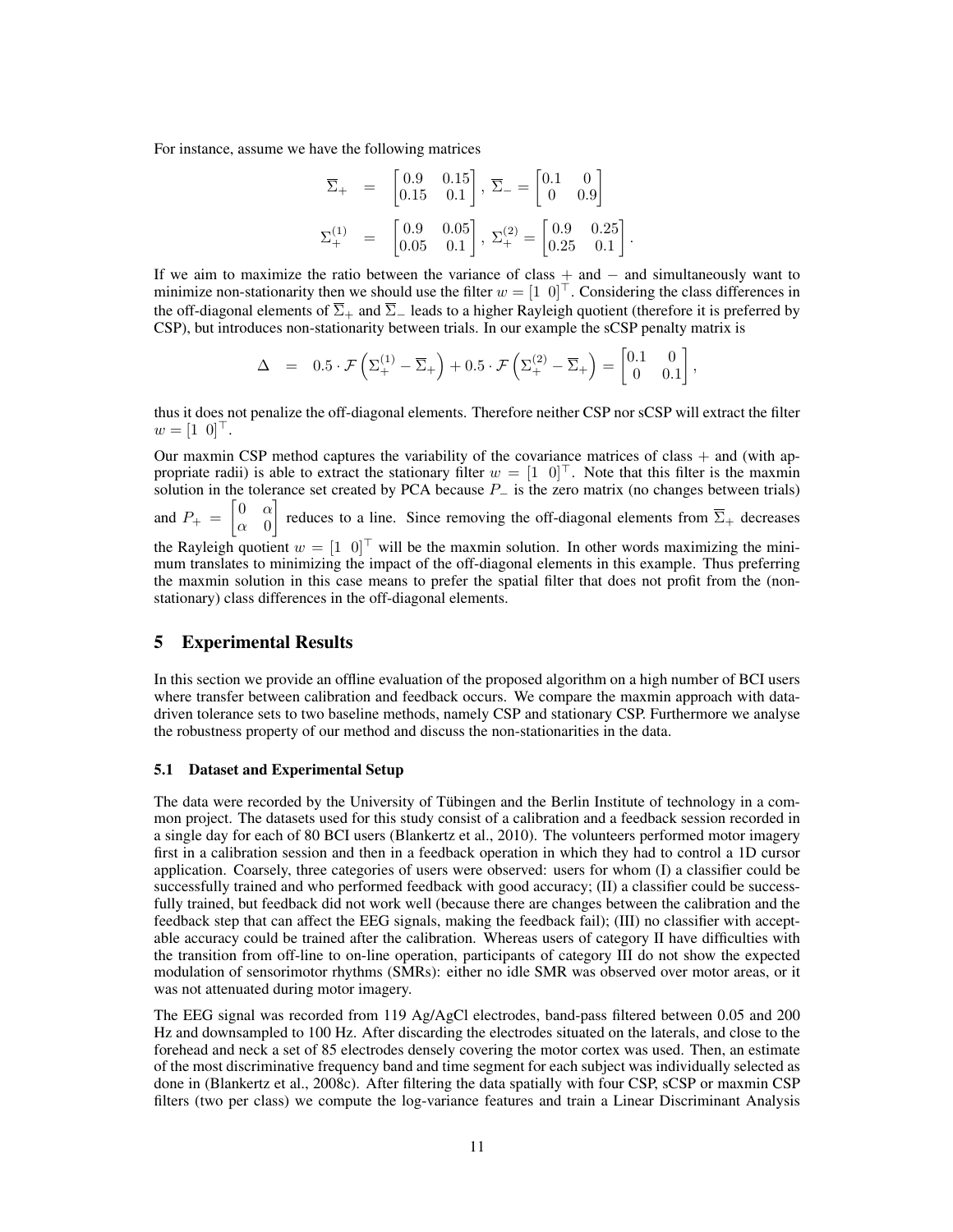

Figure 4: Left Panel: Scatter plot of error rates from CSP features (x-axis) versus maxmin CSP features (y-axis). The shaded pink areas respresent the error rage where BCI users start to feel control of the interface (for both conditions). All values below the diagonal indicate that maxmin CSP outperforms CSP. Right Panel: Scatter plot of error rates from sCSP features (x-axis) versus maxmin CSP features (y-axis).

(LDA) classifier. The hyperparameters of maxmin CSP,  $\delta_+$  and  $\delta_-$ , were determined from [0, ..., 1] by 10-fold cross-validation on the training set. A local set of matrices is computed either from single trials or from groups of 15 trials each. The selection of either one is as well performed in the training data (within the cross-validation procedure) as an additional hyperparameter. The regularization parameter  $\lambda$ of sCSP were determined from the set  $[0, 2^{-8}, \ldots, 2^{-1}, 2^{0}]$  (as in (Samek et al., 2012b)) by 10-fold crossvalidation on the training set. Also here we computed the penalty matrix from a local set of matrices from single trials or from groups of 15 trials and selected the best option within the cross-validation procedure.

#### 5.2 Performance Comparison

The left panel of Fig. 4 depicts the scatter plot of errors obtained with maxmin CSP (y-axis) versus standard CSP (x-axis). The pink shaded band identifies a range of the error rate which divides users with and without BCI control. One can clearly see that the maxmin approach helps users without BCI control (error rate >30%) during the feedback application. This improvement is significant according to a Wilcoxon test (one sided, p-value=0.027). Note that users who gain most when using maxmin CSP features are those with low accuracy values. The right panel of this figure shows the same results for maxmin CSP vs. sCSP. Since both approaches penalize non-stationarity we can not improve over the sCSP results on average, the p-value of the one sided Wilcoxon test is 0.3343. So what is the advantage of using maxmin CSP ?

In Section 4.3 we showed that the sCSP heuristic may fail in certain cases, whereas maxmin CSP has a proper interpretation in terms of shrinkage and relies on a solid and well understood mathematical ground (maxmin principle). Furthermore the maxmin CSP solution is guaranteed to perform well on the whole tolerance region, e.g. for most training trials, but this may be not true for the sCSP filters. So if one needs to guarantee a certain minimum level of performance, then maxmin CSP is the method of choice. Finally we expect maxmin CSP to perform well in small-sample settings due to its regularization property, i.e. the over- and underestimation of the largest and smallest eigenvalue is much larger in small-sample settings.

### 5.3 Reduction of Non-Stationarity

In the following we investigate why maxmin CSP improves classification performance over the CSP baseline. Figure 5 reveals that the maxmin CSP patterns computed from the training set (middle row) are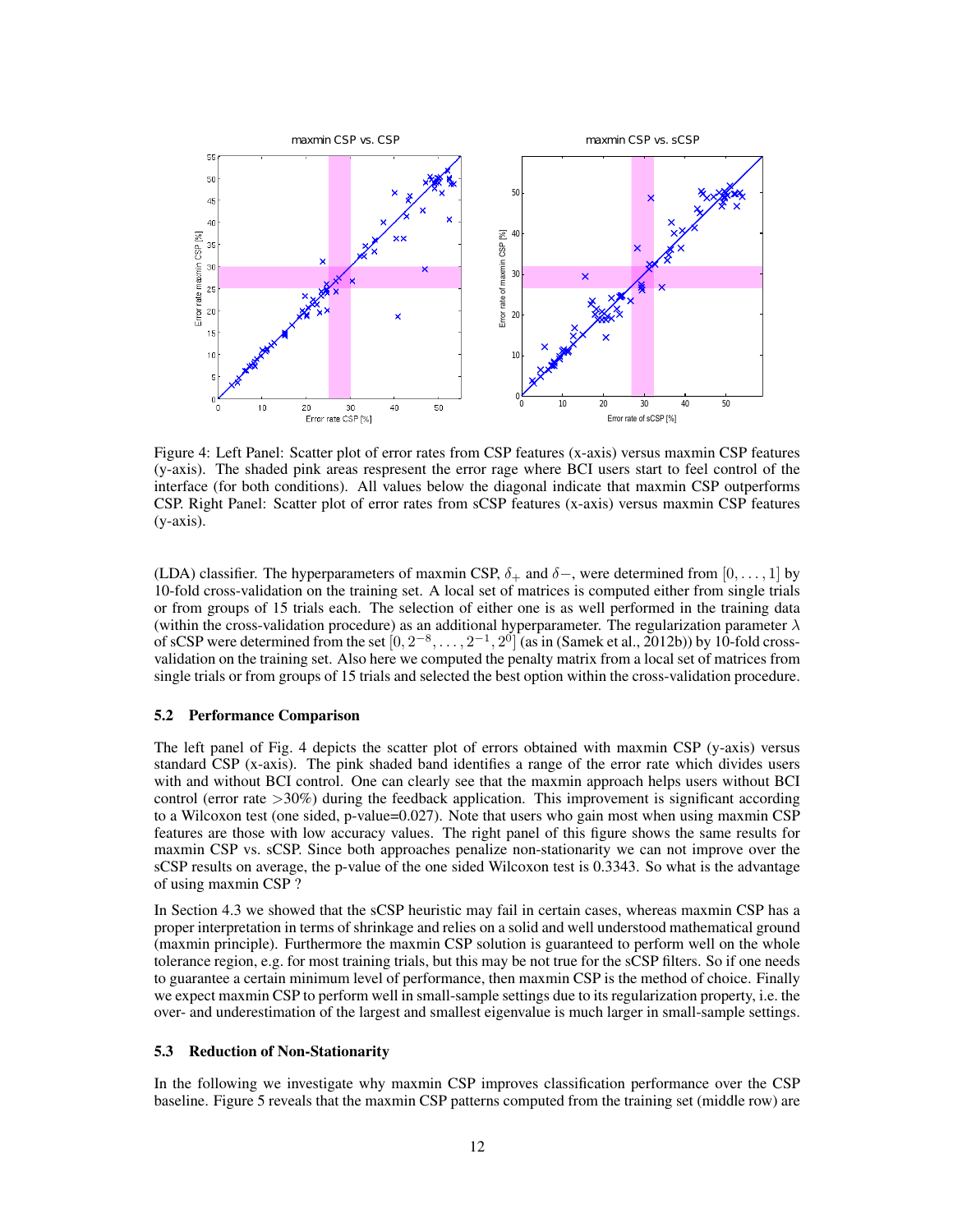

Figure 5: CSP patterns for one user that benefited from using maxmin CSP. Top row: CSP patterns of the training set. Middle row: maxmin CSP patterns of the training set. Bottom row: CSP patterns from the test set.

much more similar to those of the feedback data (bottom row) than the ones obtained with the standard CSP method (top row). A visual inspection of the CSP patterns shows that they do not well represent BCI-related activity, but are rather influenced by artefacts in the frontal and temporal electrodes. The maxmin patterns on the other hand are not estimated from the average class covariance matrices (that may be affected by outliers), but from a tolerance region that captures the intrinsic variability of the data but discards artefacts. Since the maxmin filters work well for all covariance matrices within the tolerance regions, they do not overfit to single artefactual events. Therefore they are more robust to outliers in the frontal and temporal electrodes, thus better capture the underlying BCI-related activity that is also present in test data. By computing the distance (with the dot product) from the filters computed using the training data (maxmin CSP and CSP) to the filters computed on the testing data (CSP), one can also quantify the increased robustness and invariance to changes of the maxmin CSP filters.

Thus we have showed that filters obtained with maxmin CSP generalize better, i.e. that they are more similar to those of the test data than the CSP traditional features. This increased robustness against noise and non-stationarity is especially helpful for BCI users with low BCI control. To investigate this further, we compute the Kullback-Leibler divergence<sup>2</sup> between the training and test feature distribution for maxmin CSP and CSP features. These values are presented as averages in Table 1 and as a function of time in the upper row of Figure 6.

<sup>&</sup>lt;sup>2</sup>The Kullback-Leibler Divergence between two Gaussians  $\mathcal{N}_1(\mu_1, \Sigma_1)$  and  $\mathcal{N}_2(\mu_2, \Sigma_2)$  is defined as  $D_{\text{KL}}(\mathcal{N}_0||\mathcal{N}_1) = \frac{1}{2}\left(\text{tr}\left(\Sigma_1^{-1}\Sigma_0\right) + \left(\mu_1 - \mu_0\right)^\top \Sigma_1^{-1}(\mu_1 - \mu_0) - \ln\left(\frac{\det\Sigma_0}{\det\Sigma_1}\right) - k\right).$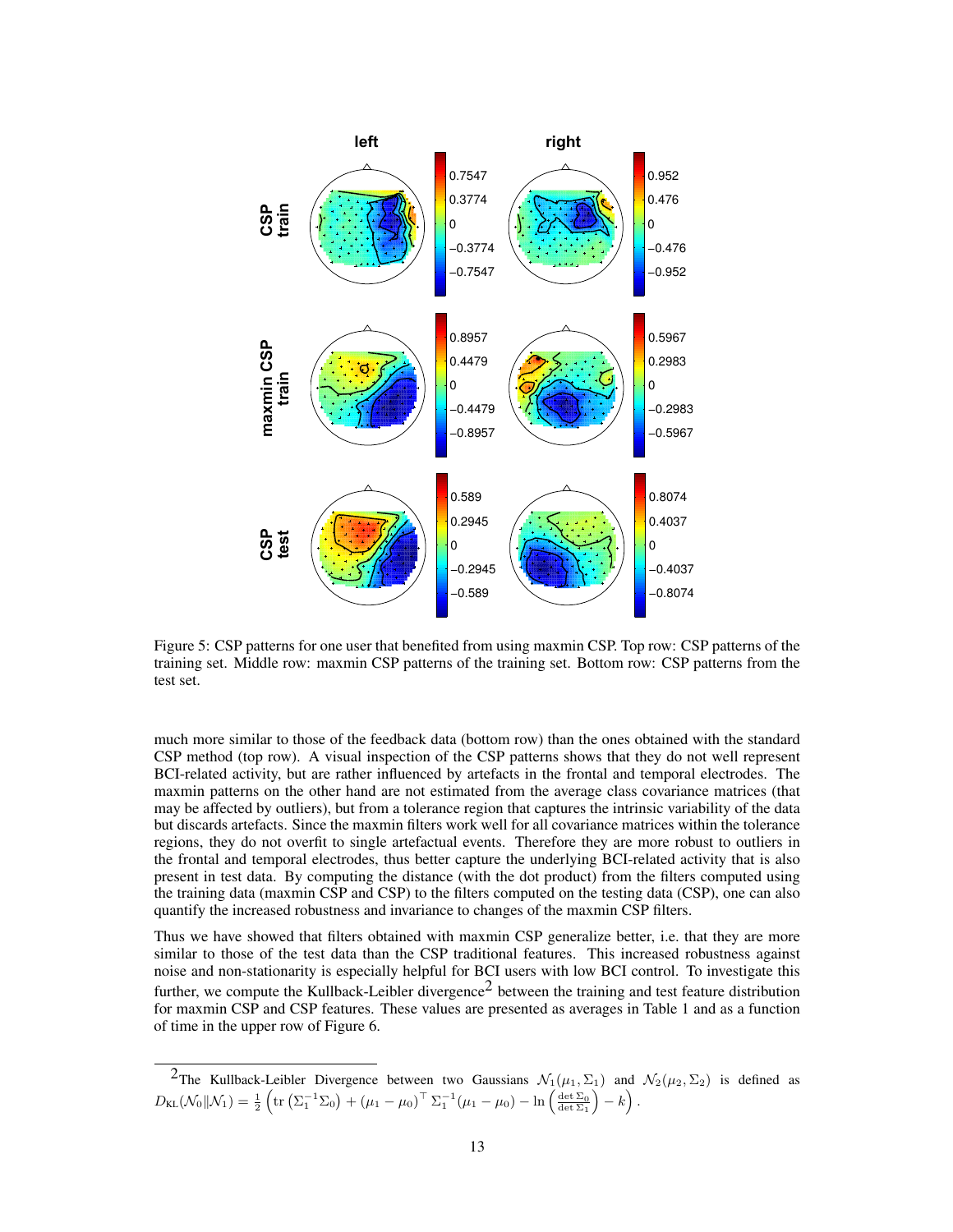Table 1: Kullback-Leibler divergence between training and testing features for CSP and maxmin CSP. The smaller the value, the most similar are the features between the training and the testing sets.



Figure 6: Upper row: Kullback-Leibler divergence between training features and those within sliding windows of testing sessions for CSP and maxmin CSP and the classes 'left hand' (left panel) and 'foot' (right panel). Bottom row: Features projected on the plane spanned by the normal vector of the corresponding classifier's hyperplane and the largest PCA-component of the feedback data. The black line is the classifier trained with the calibration data. The features are computed by CSP (left panel) and maxmin CSP (right panel).

From Table 1 we observe that the training features computed with maxmin CSP are more similar to those of the test set than those for classical CSP. Thus, maxmin CSP has robustified the features against the non-stationarity of the data (see also discussion of stationarizing nonstationary data (von Bünau et al., 2009; Sugiyama and Kawanabe, 2011)). However, the Kullback-Leibler divergence does not provide information about the separability of the test features. This is available in the bottom row of Figure 6 which is calculated by projecting the data on the plane spanned by the normal vector of the corresponding classifier's hyperplane and the largest PCA-component of the feedback data. It shows that the maxmin CSP test features (right panel) are more separable than those of the usual CSP (left panel). Note that the shift in the classifier bias can be easily adjusts by applying unsupervised bias adaptation methods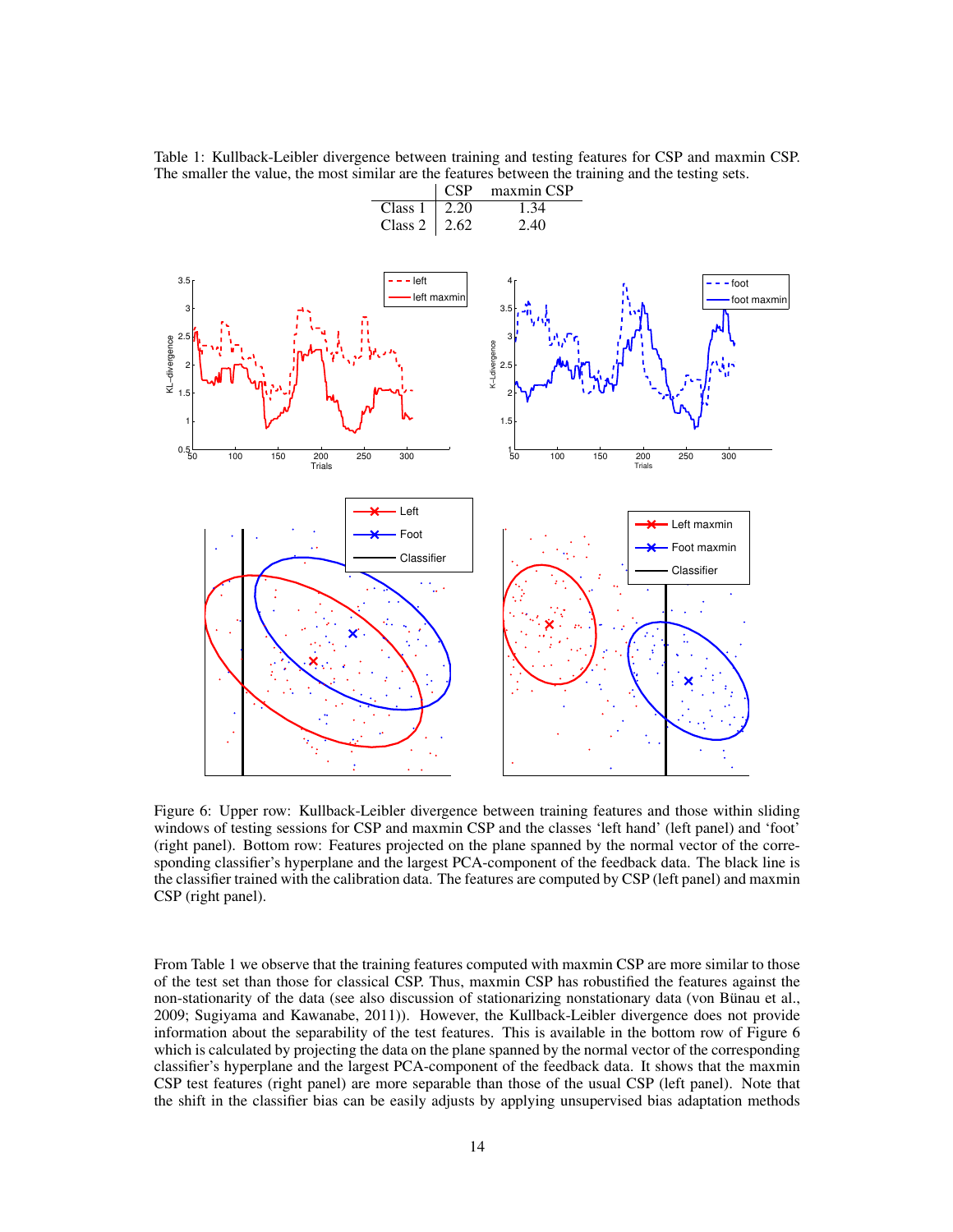(Vidaurre et al., 2011a). However, it can not be adjusted when using CSP as a rotation in the feature distributions occur.

# 6 Conclusions

BCI data is contaminated by a variety of noise sources, artifacts, non-stationarities and outliers that make it indispensable to strive for more robust learning methods. In this paper we proposed a novel algorithm for robust spatial filtering drawing inspiration from (Kim et al., 2006).

In particular, we analyze the worst case performance among possible class covariance matrices and optimize the respective CSP-like filters based on such a robust criterion. We assume ellipsoids in matrix space for the sets of covariances, then the algorithm can be elegantly reduced to a generalized eigenvalue problem similar to the original CSP, but with modified covariance matrices. The simulations presented in this paper show that the maxmin CSP framework is indeed more robust as it allows to better transfer BCI classifier knowledge from the calibration to the feedback sessions, allowing users with low BCI control to achieve a better performance.

It becomes an important research direction to improve the robustness and usability of BCI systems. For instance, there exists a certain amount of users who cannot generate discriminative task-related brain signals in every trial. Recently, Sannelli et al. (Sannelli et al., 2009) develop a method to prune such undesirable trials by comparing true labels and their predictions. The authors computed CSP only with reliable trials which can improve BCI classification performance and stabilize the features at the same time. Our method strives for the same goal by an overall robustness applying a mathematical construction, the maxmin principle; there is no need to estimate the reliability of each of the trials separately.

In future work we will investigate several other ways for estimating the tolerance sets. Although the current maxmin CSP algorithms assume ellipsoids as the tolerance sets, in principle, it is possible to consider non-convex sets with cluster structures which may be closer to actual variabilities of training data. We will investigate whether such extension can improve BCI performances. Furthermore, instead of capturing within-session non-stationarity one could also focus on the shift between training and test distributions by applying matrix PCA (e.g. Krauledat, 2008) to the difference between the covariance matrix estimated on training data and the one estimated on test data (assuming some small amount of test data is available). Such strategy would potentially provide spatial filtersl that are robust with respect to session-to-session variations. In order to obtain subject-independent solutions one could also apply maxmin CSP with tolerance sets capturing the variability between subjects.

# Acknowledgement

This work was supported in part by the German Research Foundation (GRK 1589/1), in part by the Federal Ministry of Education and Research (BMBF) under the project Adaptive BCI (FKZ 01GQ1115), in part by the World Class University Program through the National Research Foundation of Korea funded by the Ministry of Education, Science, and Technology, under Grant R31-10008 and in part by the Japan Science and Technology Agency (German-Japanese cooperation program on computational neuroscience), the Ministry of Education, Culture, Sports, Science and Technology (Grant-in-Aid for Scientific Research B, 24300093) and by the Ministry of Internal Affairs and Communications. This publication only reflects the authors views. Funding agencies are not liable for any use that may be made of the information contained herein.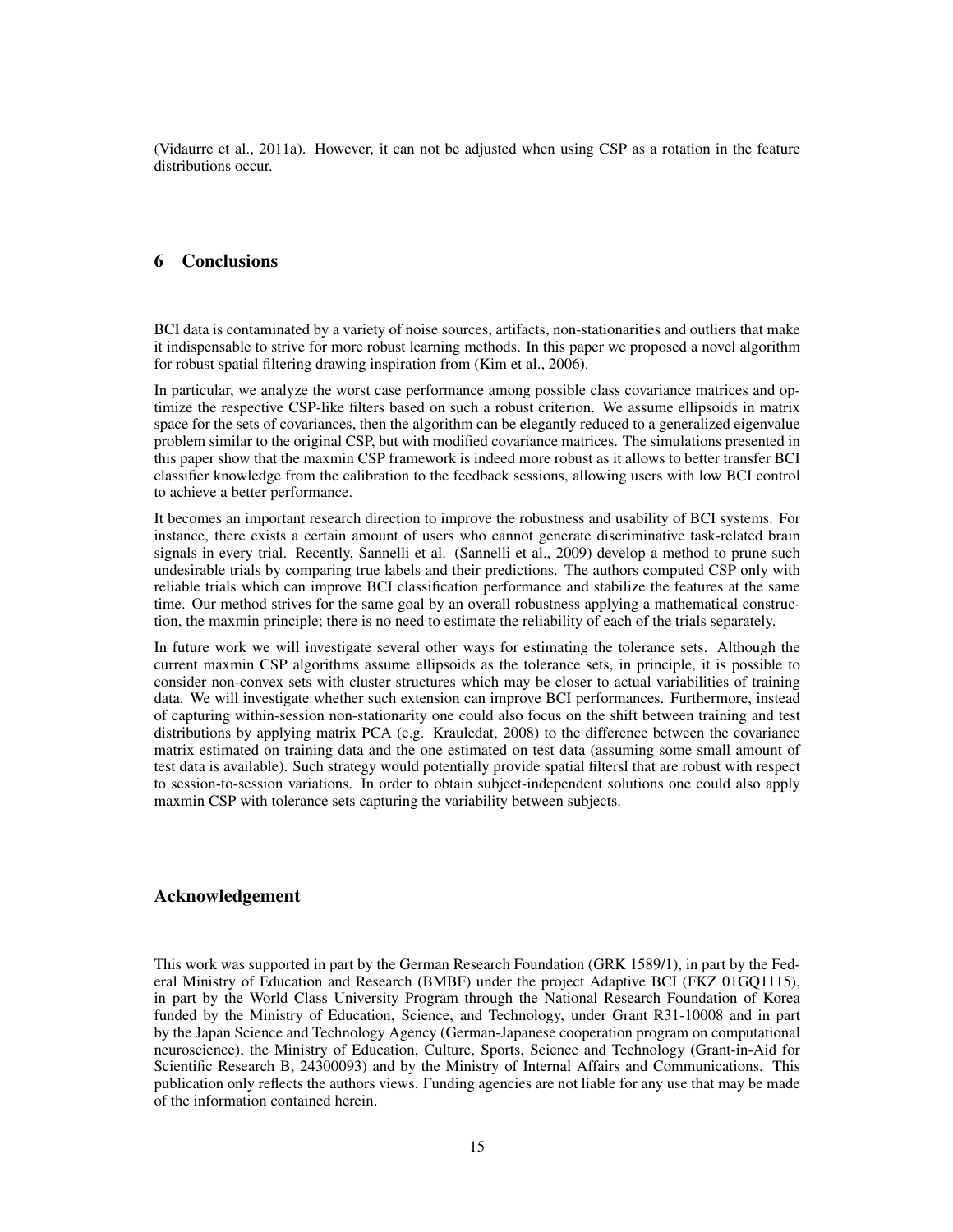# Appendix

#### Proof of Lemma 1

**Proof** It is easy to see that

$$
\sum_{\substack{\Sigma_{+} \in \mathcal{S}_{+}, \Sigma_{-} \in \mathcal{S}_{-} \\ \min \substack{w \top \Sigma w \\ \Sigma_{+} \in \mathcal{S}_{+}}} \frac{w^{\top} \Sigma_{+} w}{w^{\top} \Sigma_{+} w} \\ = \frac{\min \limits_{\substack{\Sigma_{+} \in \mathcal{S}_{+} \\ \Sigma_{-} \in \mathcal{S}_{-}}} w^{\top} \Sigma_{+} w}{\min \limits_{\substack{\Sigma_{+} \in \mathcal{S}_{+} \\ \Sigma_{-} \in \mathcal{S}_{-}}} w^{\top} \Sigma_{-} w}
$$

for all fixed w. Thus, we will show that

$$
\begin{array}{rcl}\n\max_{\Sigma_{-} \in \mathcal{S}_{-}} w^{\top} \Sigma_{-} w & = & w^{\top} \left( \overline{\Sigma}_{-} + \delta_{-} P_{-} \right) w, \\
\min_{\Sigma_{+} \in \mathcal{S}_{+}} w^{\top} \Sigma_{+} w & = & w^{\top} \left( \overline{\Sigma}_{+} - \delta_{+} P_{+} \right) w.\n\end{array}
$$

Let  $\Delta_+ := \Sigma_+ - \overline{\Sigma}_+$  and  $\Delta_- := \Sigma_- - \overline{\Sigma}_-$ . Then, the optimization problem can be rewritten as

$$
\max \operatorname{Tr} (\Delta_{-}ww^{\top}) \quad \text{s.t. } \operatorname{Tr} (P_{-}^{-1} \Delta_{-} P_{-}^{-1} \Delta_{-}) \le \delta_{-}^{2},
$$
\n
$$
\Leftrightarrow \max \operatorname{Tr} \left\{ \widetilde{\Delta}_{-} \left( P_{-}^{1/2}ww^{\top} P_{-}^{1/2} \right) \right\}
$$
\n
$$
\text{s.t. } \operatorname{Tr} (\widetilde{\Delta}_{-}^{2}) \le \delta_{-}^{2}
$$
\n
$$
\min \operatorname{Tr} (\Delta_{+}ww^{\top}) \quad \text{s.t. } \operatorname{Tr} (P_{+}^{-1} \Delta_{+} P_{+}^{-1} \Delta_{+}) \le \delta_{+}^{2}
$$
\n
$$
\Leftrightarrow \min \operatorname{Tr} \left\{ \widetilde{\Delta}_{+} \left( P_{+}^{1/2}ww^{\top} P_{+}^{1/2} \right) \right\}
$$
\n
$$
\text{s.t. } \operatorname{Tr} (\widetilde{\Delta}_{+}^{2}) \le \delta_{+}^{2},
$$
\n(22)

.

where  $\tilde{\Delta}_- := P_+^{-1/2} \Delta_- P_-^{-1/2}$  and  $\tilde{\Delta}_+ := P_+^{-1/2} \Delta_+ P_+^{-1/2}$ . Symmetric matrices form a metric space with  $\langle A, B \rangle = \text{Tr}(AB)$  as the inner product between two symmetric matrices A and B, and  $||A|| =$  $\left\{ \text{Tr}(A^2) \right\}^{1/2}$  as the norm. Schwarz's inequality in this case boils down to  $\left\{ \text{Tr}(AB) \right\}^2 \leq \text{Tr}(A^2) \text{Tr}(B^2)$ , where the equality holds if and only if  $B \propto A$ . Therefore, the maximum of Eq. (21) and the minimum of Eq. (22) are attained at  $\Delta_{-}^{*} = \frac{\delta_{-}}{w^{\top} P_{-} w} P_{-} w w^{\top} P_{-}$  and  $\Delta_{+}^{*} = -\frac{\delta_{+}}{w^{\top} P_{+} w} P_{+} w w^{\top} P_{+}$ . The corresponding quadratic forms become

$$
\begin{array}{rcl} w^\top \Delta_-^* w &=& \delta_- \, w^\top P_- w, \\ w^\top \Delta_+^* w &=& - \delta_+ \, w^\top P_+ w, \end{array}
$$

which leads to Eq. (9).

#### Maxmin theorem for the single filter case

In this section, we will show the minimax theorem, i.e. the order of the maximization over  $w$  and the minimization over  $\Sigma_+$  and  $\Sigma_-$  can be exchanged and both maxmin and minmax problems give the same solution. Let  $\Sigma := \Sigma_+ + \Sigma_-$ , for convenience. We will write the objective function as

$$
R(w, \Sigma_+, \Sigma) := \frac{w^\top \Sigma_+ w}{w^\top \Sigma w} \tag{23}
$$

 $\Box$ 

and the joint tolerance region as

$$
\mathcal{V} := \{ (\Sigma_+, \Sigma) | \Sigma_+ \in \mathcal{S}_+, \Sigma \in \mathcal{S}_+ + \mathcal{S}_- \}.
$$
\n(24)

The first optimization problem of Eq. (7) can be expressed as

$$
\begin{array}{ll}\text{maximize} & \min_{\{\Sigma_+, \Sigma\} \in \mathcal{V}} R(w, \Sigma_+, \Sigma) \\ \text{subject to} & w \neq 0 \end{array} \tag{25}
$$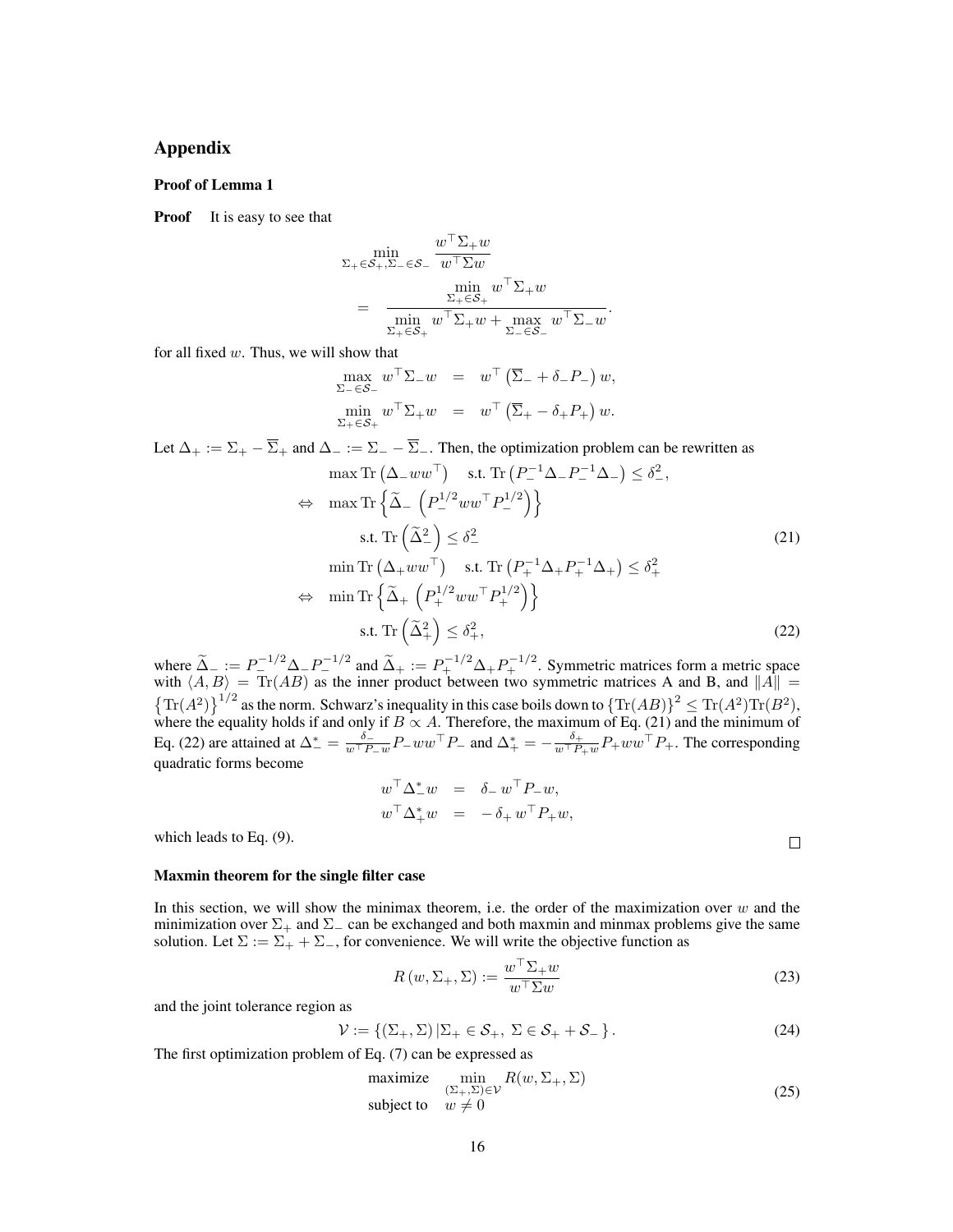In the FDA case, the objective function

$$
f(w, \mu_+, \mu_-, \Sigma_+, \Sigma_-) := \frac{\{w^\top(\mu_+ - \mu_-)\}^2}{w^\top(\Sigma_+ + \Sigma_-)w}
$$

is convex with respect to the parameters ( $\mu_+$ ,  $\mu_-$ ,  $\Sigma_+$ ,  $\Sigma_-$ ) for any fixed w. In our CSP case, the tolerance set V is convex. However, the objective function  $R(w, \Sigma_{+}, \Sigma)$  is neither convex nor concave with respect to  $\Sigma_+$  and  $\Sigma$  for any fixed  $w \neq 0$ .

**Theorem 1** Let  $w_{(\Sigma_+,\Sigma)} := \arg \max R(w, \Sigma_+, \Sigma)$  and  $w^{\top} \Sigma w=1$ 

$$
(\Sigma^*_+,\Sigma^*) := \underset{(\Sigma_+,\Sigma) \in \mathcal{V}}{\operatorname{argmin}} R(w_{(\Sigma_+,\Sigma)},\Sigma_+,\Sigma). \tag{26}
$$

*Then, at*  $(\Sigma_{+}^{*}, \Sigma^{*})$  *and*  $w^{*} := w_{(\Sigma_{+}^{*}, \Sigma^{*})}$  *the minimax property* 

$$
R(w^*, \Sigma^*_+, \Sigma^*) = \max_{w \neq 0} \min_{(\Sigma_+, \Sigma) \in \mathcal{V}} R(w, \Sigma_+, \Sigma)
$$
  
= 
$$
\min_{(\Sigma_+, \Sigma) \in \mathcal{V}} \max_{w \neq 0} R(w, \Sigma_+, \Sigma),
$$
 (27)

*and the saddle point property*

$$
R(w, \Sigma_{+}^{*}, \Sigma^{*}) \le R(w^{*}, \Sigma_{+}^{*}, \Sigma^{*}) \le R(w^{*}, \Sigma_{+}, \Sigma),
$$
  

$$
\forall w \in \mathbb{R}^{C} \setminus \{0\}, \quad \forall (\Sigma_{+}, \Sigma) \in \mathcal{V}.
$$
 (28)

*hold.*

**Proof** The minimax property (27) can be obtained from the saddle point property (28). The first inequality of Eq. (28) is trivial. Since  $(\Sigma_+^*, \Sigma^*)$  minimize the generalized eigenvalue  $R(w_{(\Sigma_+, \Sigma)}, \Sigma_+, \Sigma)$ 

$$
(w^*)^{\top} \left\{ (\Sigma_+ - \Sigma_+^*) - \frac{(w^*)^{\top} \Sigma_+^* w^*}{(w^*)^{\top} \Sigma^* w^*} (\Sigma - \Sigma^*) \right\} w^* \ge 0 \tag{29}
$$

in a neighborhood of  $(\Sigma_{+}^*, \Sigma^*)$ . Let us take any matrices  $(\Sigma_{+}, \Sigma) \in \mathcal{V}$ . Then,  $((1-t)\Sigma_{+}^*+t\Sigma_{+}, (1-t)\Sigma^*+t\Sigma)$  is included in the neighborhood of  $(\Sigma_{+}^*, \Sigma^*)$  for  $0 < t \ll 1$ . Therefore, from Eq. (29), we have

$$
(w^*)^{\top} \left\{ t(\Sigma_+ - \Sigma_+^*) - \frac{(w^*)^{\top} \Sigma_+^* w^*}{(w^*)^{\top} \Sigma^* w^*} t(\Sigma - \Sigma^*) \right\} w^* \ge 0
$$
  

$$
\Leftrightarrow \frac{(w^*)^{\top} \Sigma_+ w^*}{(w^*)^{\top} \Sigma w^*} \ge \frac{(w^*)^{\top} \Sigma_+^* w^*}{(w^*)^{\top} \Sigma^* w^*}.
$$

 $\Box$ 

# References

- Arvaneh, M., Guan, C., Ang, K. K., and Quek, C. (2013). Optimizing spatial filters by minimizing withinclass dissimilarities in electroencephalogram-based brain-computer interface. *IEEE Transactions on Neural Networks and Learning Systems*, 24(4):610–619.
- Blankertz, B., Dornhege, G., Krauledat, M., Muller, K.-R., and Curio, G. (2007). The non-invasive Berlin ¨ Brain-Computer Interface: Fast acquisition of effective performance in untrained subjects. *NeuroImage*, 37(2):539–550.
- Blankertz, B., Kawanabe, M., Tomioka, R., Hohlefeld, F. U., Nikulin, V., and Muller, K.-R. (2008a). ¨ Invariant common spatial patterns: Alleviating nonstationarities in brain-computer interfacing. In *Advances in Neural Information Processing Systems 20*, pages 113–120. MIT Press.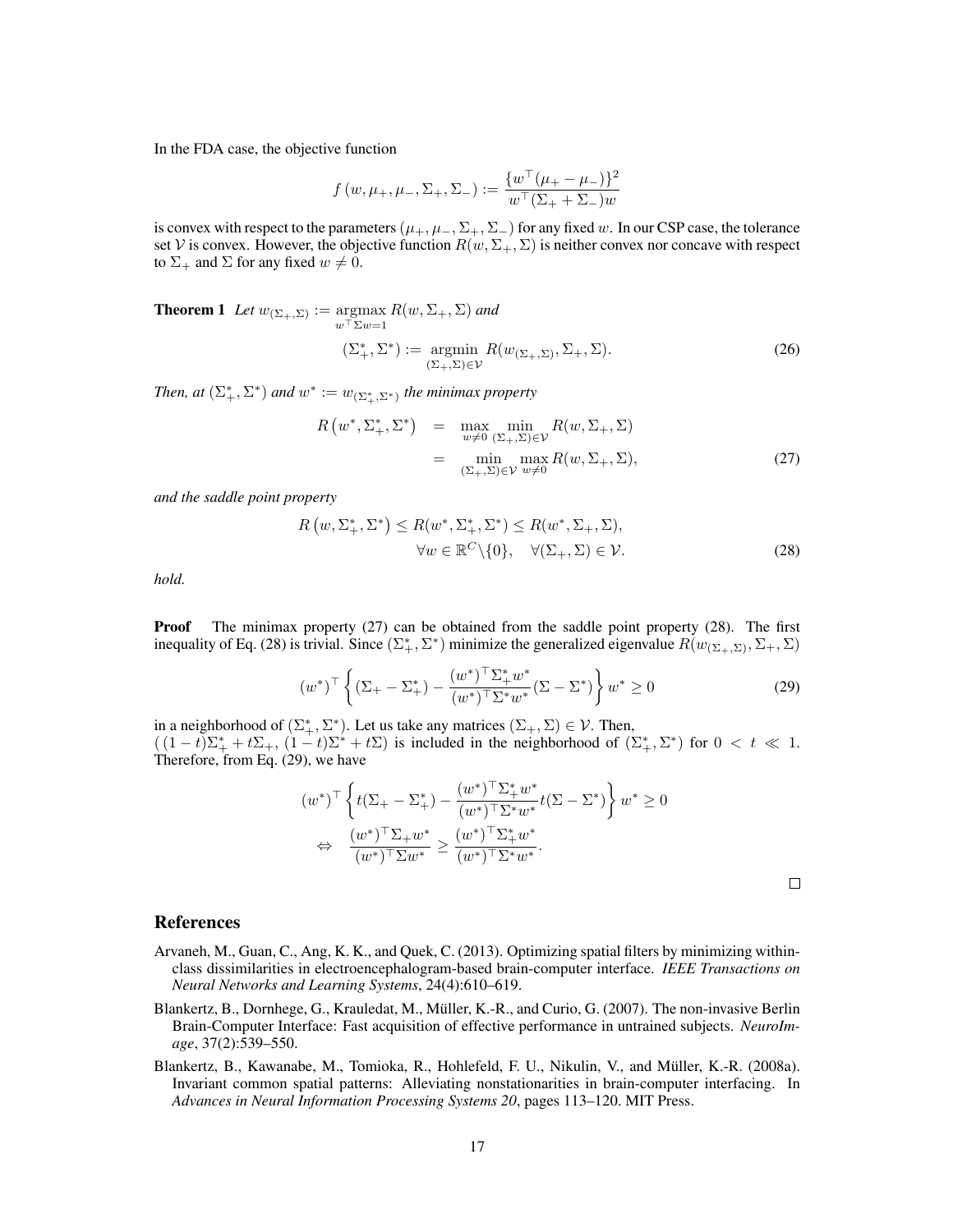- Blankertz, B., Losch, F., Krauledat, M., Dornhege, G., Curio, G., and Muller, K.-R. (2008b). The Berlin ¨ Brain-Computer Interface: Accurate performance from first-session in BCI-naive subjects. *IEEE Transactions on Biomedical Engineering*, 55(10):2452–2462.
- Blankertz, B., Sannelli, C., Halder, S., Hammer, E. M., Kübler, A., Müller, K.-R., Curio, G., and Dickhaus, T. (2010). Neurophysiological predictor of smr-based bci performance. *NeuroImage*, 51(4):1303–1309.
- Blankertz, B., Tomioka, R., Lemm, S., Kawanabe, M., and Muller, K.-R. (2008c). Optimizing Spatial ¨ filters for Robust EEG Single-Trial Analysis. *IEEE Signal Processing Magazine*, 25(1):41–56.
- Blumberg, J., Rickert, J., Waldert, S., Schulze-Bonhage, A., Aertsen, A., and Mehring, C. (2007). Adaptive classification for brain computer interfaces. In *Proceedings of the International IEEE Conference of the IEEE Engineering in Medicine and Biology Society*, pages 2536–2539.
- Buttfield, A., Ferrez, P., and del R. Millán, J. (2006). Towards a robust bci: error potentials and online learning. *IEEE Transactions on Neural Systems and Rehabilitation Engineering*, 14(2):164–168.
- del R Millán, J. (2003). Brain-computer interfaces. *Handbook of Brain Theory and Neural Networks*.
- Dornhege, G., del R. Millán, J., Hinterberger, T., McFarland, D., and Müller, K.-R., editors (2007). *Toward Brain-Computer Interfacing*. MIT Press, Cambridge, MA.
- Dyrholm, M., Christoforou, C., and Parra, L. C. (2007). Bilinear Discriminant Component Analysis. *Journal of Machine Learning Research*, 8:1097–1111.
- Fukunaga, K. (1990). *Introduction to statistical pattern recognition*. Academic Press, San Diego, 2nd edition.
- Grosse-Wentrup, M., Schölkopf, B., and Hill, J. (2011). Causal influence of gamma oscillations on the sensorimotor rhythm. *NeuroImage*, 56(2):837–842.
- Kang, H., Nam, Y., and Choi, S. (2009). Composite common spatial pattern for subject-to-subject transfer. *IEEE Signal Processing Letters*, 16(8):683–686.
- Kawanabe, M. and Vidaurre, C. (2009). Improving BCI performance by modified common spatial patterns with robustly averaged covariance matrices. In *Proceedings of IWANN 09, Part I, LNCS*, pages 279–282.
- Kawanabe, M., Vidaurre, C., Scholler, S., Blankertz, B., and Müller, K.-R. (2009). Robust common spatial filters with a maxmin approach. In *Proceedings of the International IEEE Conference of the IEEE Engineering in Medicine and Biology Society*, pages 2470–2473.
- Kim, S.-J., Magnani, A., and Boyd, S. P. (2006). Robust fisher discriminant analysis. In *Advances in Neural Information Processing Systems 18*, pages 659–666. MIT Press.
- Krauledat, M. (2008). *Analysis of Nonstationarities in EEG signals for improving Brain-Computer Interface performance*. PhD thesis, Technische Universität Berlin.
- Laub, J. and Müller, K.-R. (2004). Feature discovery in non-metric pairwise data. *Journal of Machine Learning*, 5(Jul):801–818.
- Ledoit, O. and Wolf, M. (2004). A well-conditioned estimator for large-dimensional covariance matrices. *Journal of Multivariate Analysis*, 88(2):365–411.
- Lemm, S., Blankertz, B., Dickhaus, T., and Müller, K.-R. (2011). Introduction to machine learning for brain imaging. *NeuroImage*, 56(2):387–399.
- Li, Y. and Guan, C. (2006). An extended em algorithm for joint feature extraction and classification in brain-computer interfaces. *Neural Computation*, 18(11):2730–2761.
- Lotte, F. and Guan, C. (2010). Learning from other subjects helps reducing Brain-Computer interface calibration time. In *Proceedings of the International IEEE Conference on Acoustics, Speech, and Signal Processing*, pages 614–617.
- Lotte, F. and Guan, C. (2011). Regularizing common spatial patterns to improve bci designs: Unified theory and new algorithms. *IEEE Transactions on Biomedical Engineering*, 58(2):355–362.
- Lu, H., Eng, H.-L., Guan, C., Plataniotis, K., and Venetsanopoulos, A. (2010). Regularized common spatial pattern with aggregation for eeg classification in small-sample setting. *IEEE Transactions on Biomedical Engineering*, 57(12):2936–2946.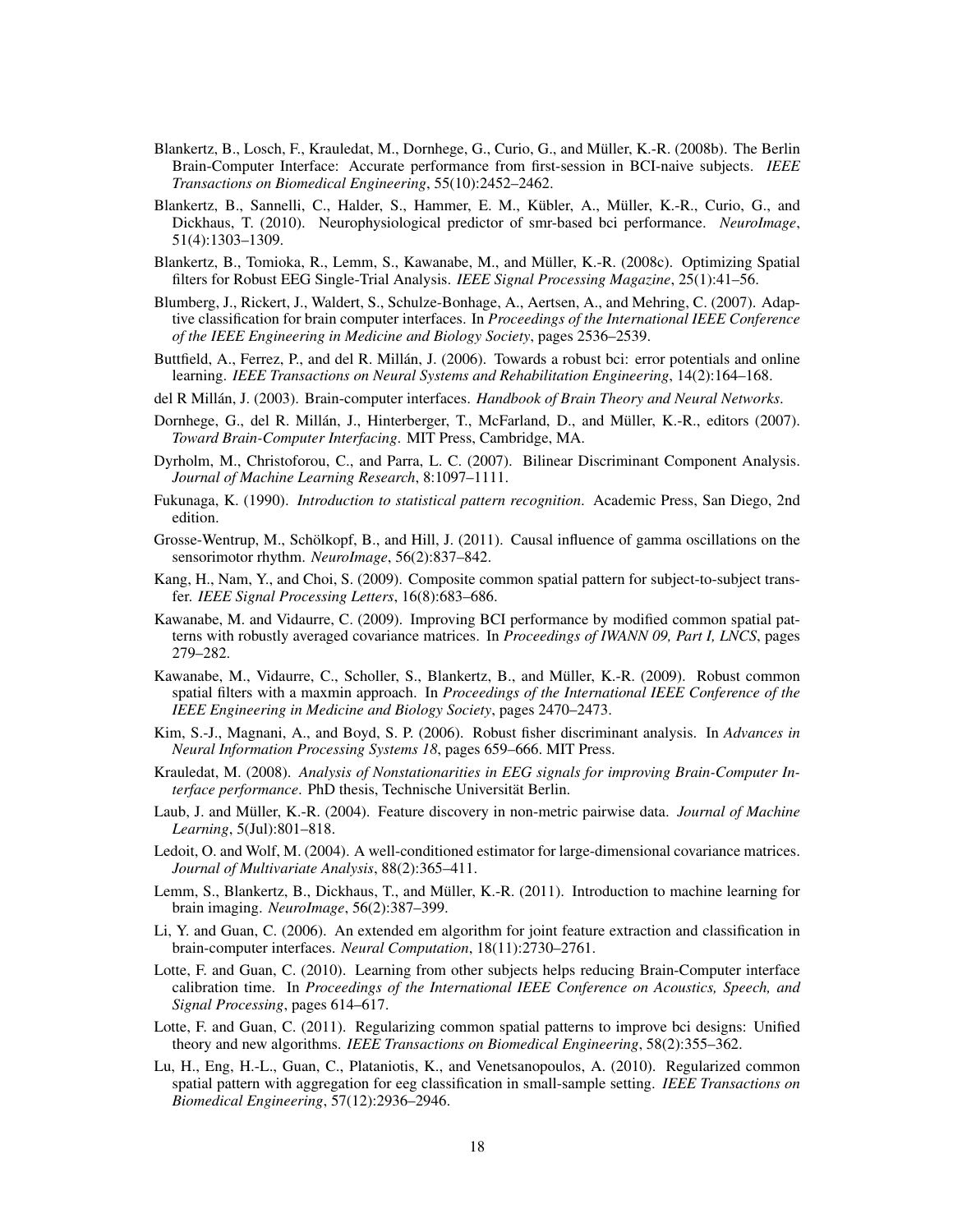- Lu, S., Guan, C., and Zhang, H. (2009). Unsupervised brain computer interface based on intersubject information and online adaptation. *IEEE Transactions on Neural Systems and Rehabilitation Engineering*, 17(2):135–145.
- Montavon, G., Braun, M., Krüger, T., and Müller, K.-R. (2013). Analyzing local structure in kernel-based learning: Explanation, complexity, and reliability assessment. *IEEE Signal Processing Magazine*, 30(4):62–74.
- Müller, K.-R., Mika, S., Rätsch, G., Tsuda, K., and Schölkopf, B. (2001). An introduction to kernel-based learning algorithms. *IEEE Transactions on Neural Networks*, 12(2):181–201.
- Müller, K.-R., Tangermann, M., Dornhege, G., Krauledat, M., Curio, G., and Blankertz, B. (2008). Machine learning for real-time single-trial EEG-analysis: From brain-computer interfacing to mental state monitoring. *Journal of Neuroscience Methods*, 167(1):82–90.
- Nijholt, A., Tan, D., Pfurtscheller, G., Brunner, C., del R Millan, J., Allison, B., Grainmann, B., Popescu, ´ F., Blankertz, B., and Müller, K.-R. (2008). Brain-computer interfacing for intelligent systems. *IEEE Intelligent Systems*, 23(3):72–79.
- Ohara, A., Suda, N., and Amari, S. (1996). Dualistic differential geometry of positive definite matrices and its applications to related problems. *Linear Algebra and its Applications*, 247(0):31–53.
- Parra, L. C., Spence, C. D., Gerson, A. D., and Sajda, P. (2005). Recipes for the linear analysis of eeg. *NeuroImage*, 28:326–341.
- Pfurtscheller, G. and da Silva, F. L. (1999). Event-related EEG/MEG synchronization and desynchronization: basic principles. *Clinical neurophysiology*, 110(11):1842–1857.
- Reuderink, B. (2011). *Robust brain-computer interfaces*. PhD thesis, University of Twente.
- Samek, W., Meinecke, F. C., and Müller, K.-R. (2013). Transferring subspaces between subjects in brain-computer interfacing. *IEEE Transactions on Biomedical Engineering*, 60(8):2289–2298.
- Samek, W., Müller, K.-R., Kawanabe, M., and Vidaurre, C. (2012a). Brain-computer interfacing in discriminative and stationary subspaces. In *Proceedings of the International IEEE Conference of the IEEE Engineering in Medicine and Biology Society*, pages 2873–2876.
- Samek, W., Vidaurre, C., Müller, K.-R., and Kawanabe, M. (2012b). Stationary common spatial patterns for brain-computer interfacing. *Journal of Neural Engineering*, 9(2):026013.
- Sannelli, C., Braun, M., and Müller, K.-R. (2009). Improving bci performance by task-related trial pruning. *Neural Networks*, 22(9):1295–1304. Brain-Machine Interface.
- Shenoy, P., Krauledat, M., Blankertz, B., Rao, R. P., and Muller, K.-R. (2006). Towards adaptive classi- ¨ fication for BCI. *Journal of Neural Engineering*, 3(1):R13–R23.
- Sugiyama, M. and Kawanabe, M. (2011). *Machine learning in non-stationary environments: Introduction to covariate shift adaptation*. MIT Press, Cambridge, MA.
- Sugiyama, M., Krauledat, M., and Müller, K.-R. (2007). Covariate shift adaptation by importance weighted cross validation. *Journal of Machine Learning Research*, 8:985–1005.
- Tomioka, R. and Muller, K.-R. (2009). A regularized discriminative framework for EEG analysis with ¨ application to brain-computer interface. *NeuroImage*, 49(1):415–432.
- Vidaurre, C., Kawanabe, M., von Bünau, P., Blankertz, B., and Müller, K.-R. (2011a). Toward unsupervised adaptation of lda for brain-computer interfaces. *IEEE Transactions on Biomedical Engineering*, 58(3):587–597.
- Vidaurre, C., Sannelli, C., Muller, K.-R., and Blankertz, B. (2011b). Machine-learning-based coadaptive ¨ calibration for brain-computer interfaces. *Neural Computation*, 23(3):791–816.
- Vidaurre, C., Schlogl, A., Cabeza, R., Scherer, R., and Pfurtscheller, G. (2006). A fully on-line adaptive ¨ bci. *IEEE Transactions on Biomedical Engineering*, 53(6):1214–1219.
- Vidaurre, C., Schlogl, A., Cabeza, R., Scherer, R., and Pfurtscheller, G. (2007). Study of on-line adaptive ¨ discriminant analysis for eeg-based brain computer interfaces. *IEEE Transactions on Biomedical Engineering*, 54(3):550–556.